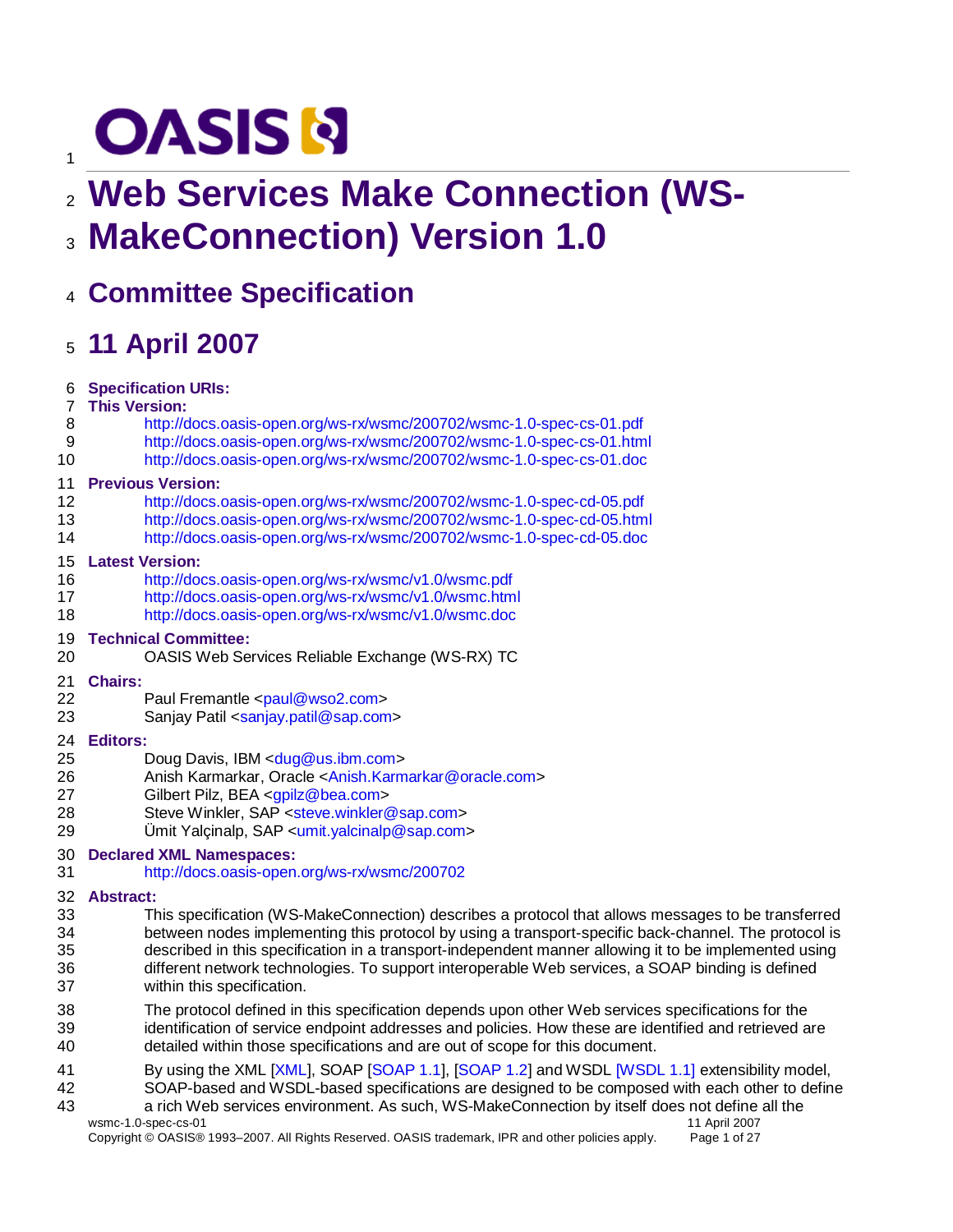- features required for a complete messaging solution. WS-MakeConnection is a building block that is
- used in conjunction with other specifications and application-specific protocols to accommodate a
- wide variety of requirements and scenarios related to the operation of distributed Web services.

#### **Status:**

- This document was last revised or approved by the WS-RX Technical Committee on the above date. The level of approval is also listed above. Check the "Latest Version" or "Latest Approved Version" location noted above for possible later revisions of this document.
- Technical Committee members should send comments on this specification to the Technical
- Committee's email list. Others should send comments to the Technical Committee by using the "Send A Comment" button on the Technical Committee's web page at [http://www.oasis-](http://www.oasis-open.org/committees/ws-rx/)
- [open.org/committees/ws-rx/.](http://www.oasis-open.org/committees/ws-rx/)
- For information on whether any patents have been disclosed that may be essential to implementing
- this specification, and any offers of patent licensing terms, please refer to the Intellectual Property
- Rights section of the Technical Committee web page [\(http://www.oasis-open.org/committees/ws-](http://www.oasis-open.org/committees/ws-rx/ipr.php)[rx/ipr.php\)](http://www.oasis-open.org/committees/ws-rx/ipr.php).
- The non-normative errata page for this specification is located at [http://www.oasis-](http://www.oasis-open.org/committees/ws-rx/)
- [open.org/committees/ws-rx/.](http://www.oasis-open.org/committees/ws-rx/)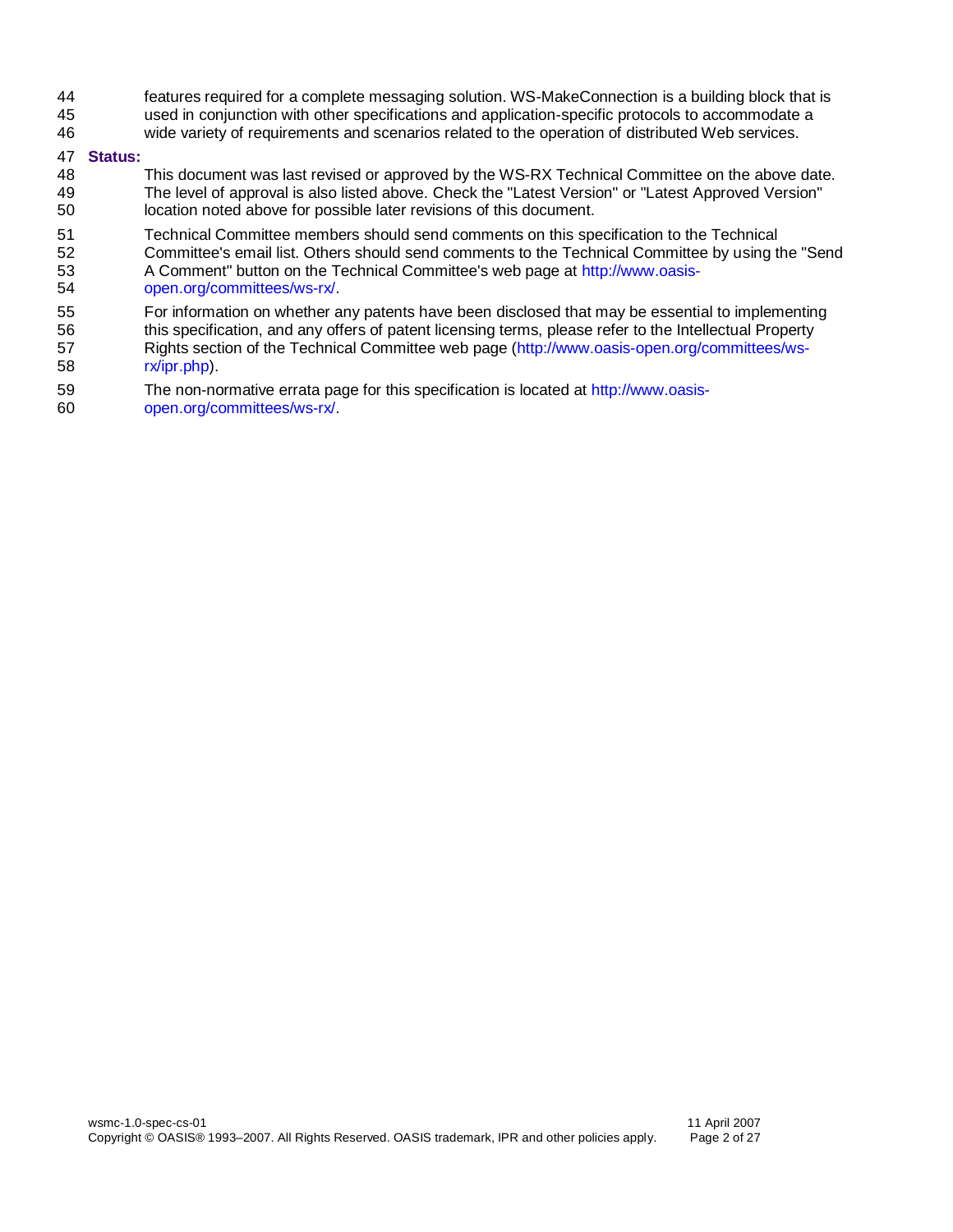## **Notices**

Copyright © OASIS® 1993–2007. All Rights Reserved. OASIS trademark, IPR and other policies apply.

 All capitalized terms in the following text have the meanings assigned to them in the OASIS Intellectual Property Rights Policy (the "OASIS IPR Policy"). The full Policy may be found at the OASIS website.

This document and translations of it may be copied and furnished to others, and derivative works that

comment on or otherwise explain it or assist in its implementation may be prepared, copied, published, and

distributed, in whole or in part, without restriction of any kind, provided that the above copyright notice and

this section are included on all such copies and derivative works. However, this document itself may not be

modified in any way, including by removing the copyright notice or references to OASIS, except as needed

for the purpose of developing any document or deliverable produced by an OASIS Technical Committee

(in which case the rules applicable to copyrights, as set forth in the OASIS IPR Policy, must be followed) or

as required to translate it into languages other than English.

 The limited permissions granted above are perpetual and will not be revoked by OASIS or its successors or assigns.

This document and the information contained herein is provided on an "AS IS" basis and OASIS

DISCLAIMS ALL WARRANTIES, EXPRESS OR IMPLIED, INCLUDING BUT NOT LIMITED TO ANY

WARRANTY THAT THE USE OF THE INFORMATION HEREIN WILL NOT INFRINGE ANY

OWNERSHIP RIGHTS OR ANY IMPLIED WARRANTIES OF MERCHANTABILITY OR FITNESS FOR A

PARTICULAR PURPOSE.

OASIS requests that any OASIS Party or any other party that believes it has patent claims that would

necessarily be infringed by implementations of this OASIS Committee Specification or OASIS Standard, to

- notify OASIS TC Administrator and provide an indication of its willingness to grant patent licenses to such
- patent claims in a manner consistent with the IPR Mode of the OASIS Technical Committee that produced

this specification.

OASIS invites any party to contact the OASIS TC Administrator if it is aware of a claim of ownership of any

patent claims that would necessarily be infringed by implementations of this specification by a patent

holder that is not willing to provide a license to such patent claims in a manner consistent with the IPR

Mode of the OASIS Technical Committee that produced this specification. OASIS may include such claims

on its website, but disclaims any obligation to do so.

OASIS takes no position regarding the validity or scope of any intellectual property or other rights that

might be claimed to pertain to the implementation or use of the technology described in this document or

- the extent to which any license under such rights might or might not be available; neither does it represent
- that it has made any effort to identify any such rights. Information on OASIS' procedures with respect to

rights in any document or deliverable produced by an OASIS Technical Committee can be found on the

OASIS website. Copies of claims of rights made available for publication and any assurances of licenses

to be made available, or the result of an attempt made to obtain a general license or permission for the use

of such proprietary rights by implementers or users of this OASIS Committee Specification or OASIS

 Standard, can be obtained from the OASIS TC Administrator. OASIS makes no representation that any information or list of intellectual property rights will at any time be complete, or that any claims in such list

are, in fact, Essential Claims.

The name "OASIS", WS-MakeConnection, WSMC, WSRM, WS-RX are trademarks o[f OASIS,](http://www.oasis-open.org/) the owner

and developer of this specification, and should be used only to refer to the organization and its official

outputs. OASIS welcomes reference to, and implementation and use of, specifications, while reserving the

right to enforce its marks against misleading uses. Please see [http://www.oasis-](http://www.oasis-open.org/who/trademark.php)

[open.org/who/trademark.php](http://www.oasis-open.org/who/trademark.php) for above guidance.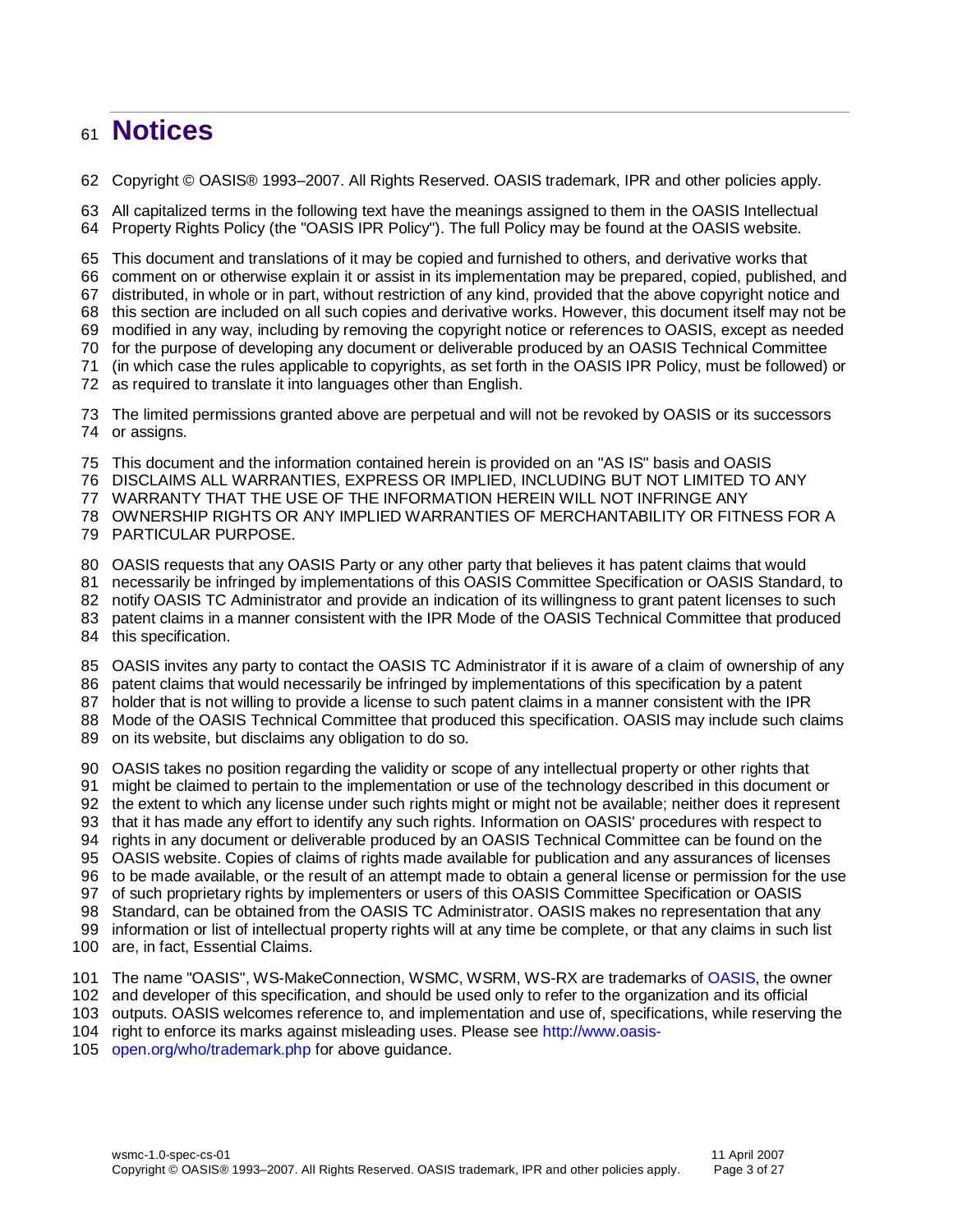# 106 Table of Contents

| 107 1         |   |  |
|---------------|---|--|
| 108           |   |  |
| 109           |   |  |
| 110           |   |  |
| 111           |   |  |
| 112           |   |  |
| $113 \quad 2$ |   |  |
| 114           |   |  |
| 115           |   |  |
| 116           |   |  |
| 117           | 3 |  |
| 118           |   |  |
| 119           |   |  |
| 120           |   |  |
| 121           |   |  |
| $122 \quad 4$ |   |  |
| 123           |   |  |
| 124           |   |  |
| 125           | 5 |  |
| 126           |   |  |
| 127           |   |  |
| 128           |   |  |
| 129           |   |  |
| 130           |   |  |
| 131           |   |  |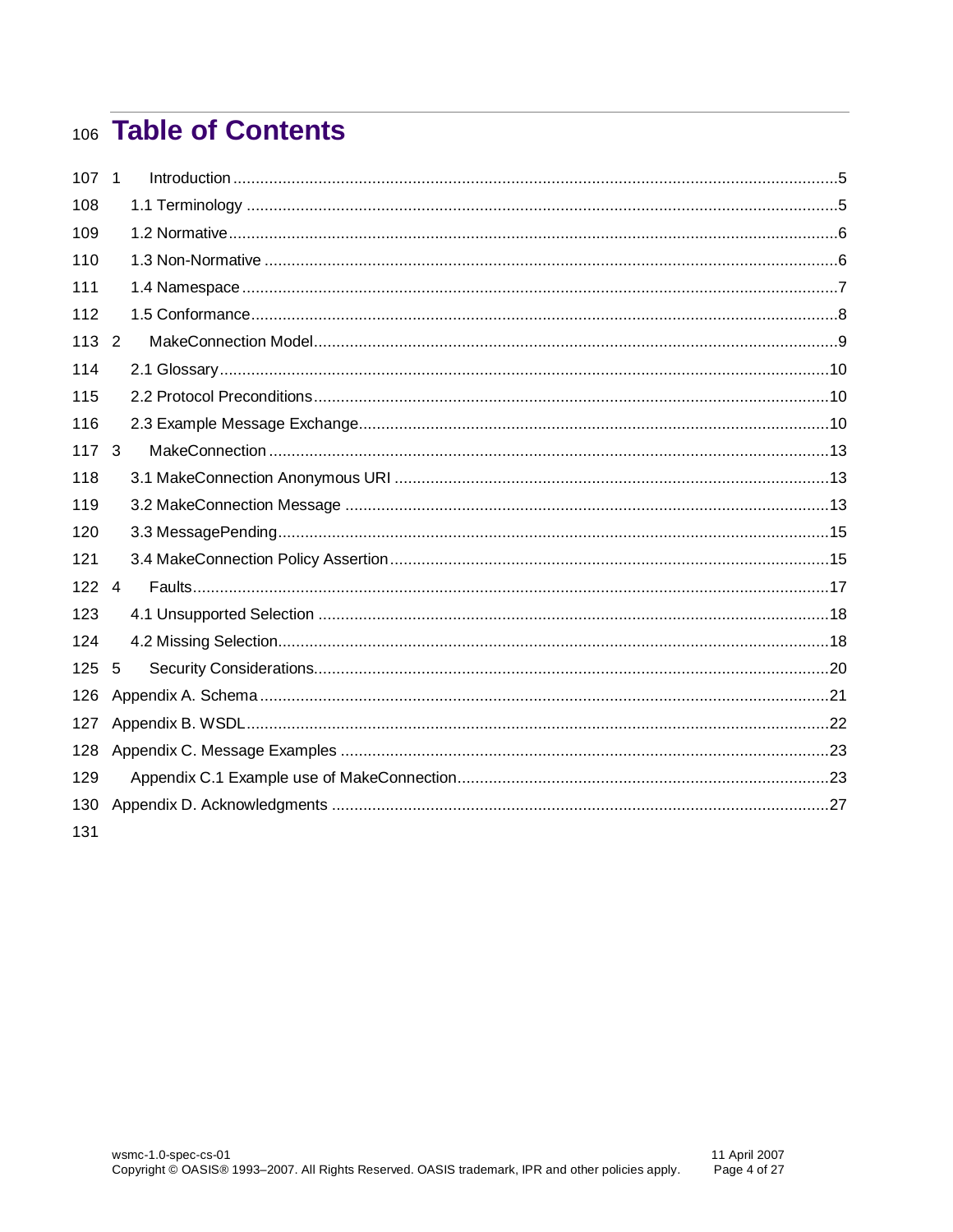## <span id="page-4-0"></span>**1 Introduction**

 The primary goal of this specification is to create a mechanism for the transfer of messages between two endpoints when the sending endpoint is unable to initiate a new connection to the receiving endpoint. It

defines a mechanism to uniquely identify non-addressable endpoints, and a mechanism by which

messages destined for those endpoints can be delivered. It also defines a SOAP binding that is required

for interoperability. Additional bindings can be defined.

This mechanism is extensible allowing additional functionality, such as security, to be tightly integrated.

This specification integrates with and complements the WS-ReliableMessaging[\[WS-RM\]](#page-5-6), WS-Security

 [\[WS-Security\]](#page-6-1), WS-Polic[y \[WS-Policy\],](#page-6-2) and other Web services specifications. Combined, these allow for a broad range of reliable, secure messaging options.

#### <span id="page-4-1"></span>**1.1 Terminology**

 The keywords "MUST", "MUST NOT", "REQUIRED", "SHALL", "SHALL NOT", "SHOULD", "SHOULD NOT", "RECOMMENDED", "MAY", and "OPTIONAL" in this document are to be interpreted as described in RFC 2119 [\[KEYWORDS\]](#page-5-7).

This specification uses the following syntax to define normative outlines for messages:

- 147 The syntax appears as an XML instance, but values in italics indicate data types instead of values.
- 148 Characters are appended to elements and attributes to indicate cardinality:
- o "?" (0 or 1)
- **o** "\*" (0 or more)
- o "+" (1 or more)
- 152 The character "|" is used to indicate a choice between alternatives.
- 153 The characters "[" and "]" are used to indicate that contained items are to be treated as a group with respect to cardinality or choice.
- 155 An ellipsis (i.e. "...") indicates a point of extensibility that allows other child or attribute content specified in this document. Additional children elements and/or attributes MAY be added at the indicated extension points but they MUST NOT contradict the semantics of the parent and/or owner, respectively. If an extension is not recognized it SHOULD be ignored.
- XML namespace prefixes (see section [1.4\)](#page-6-0) are used to indicate the namespace of the element being defined.

Elements and Attributes defined by this specification are referred to in the text of this document using

 XPath 1.0 [XPATH 1.0] expressions. Extensibility points are referred to using an extended version of this syntax:

- 164 An element extensibility point is referred to using {any} in place of the element name. This indicates that any element name can be used, from any namespace other than the wsmc: namespace.
- 167 An attribute extensibility point is referred to using @{any} in place of the attribute name. This 168 indicates that any attribute name can be used, from any namespace other than the wsmc: namespace.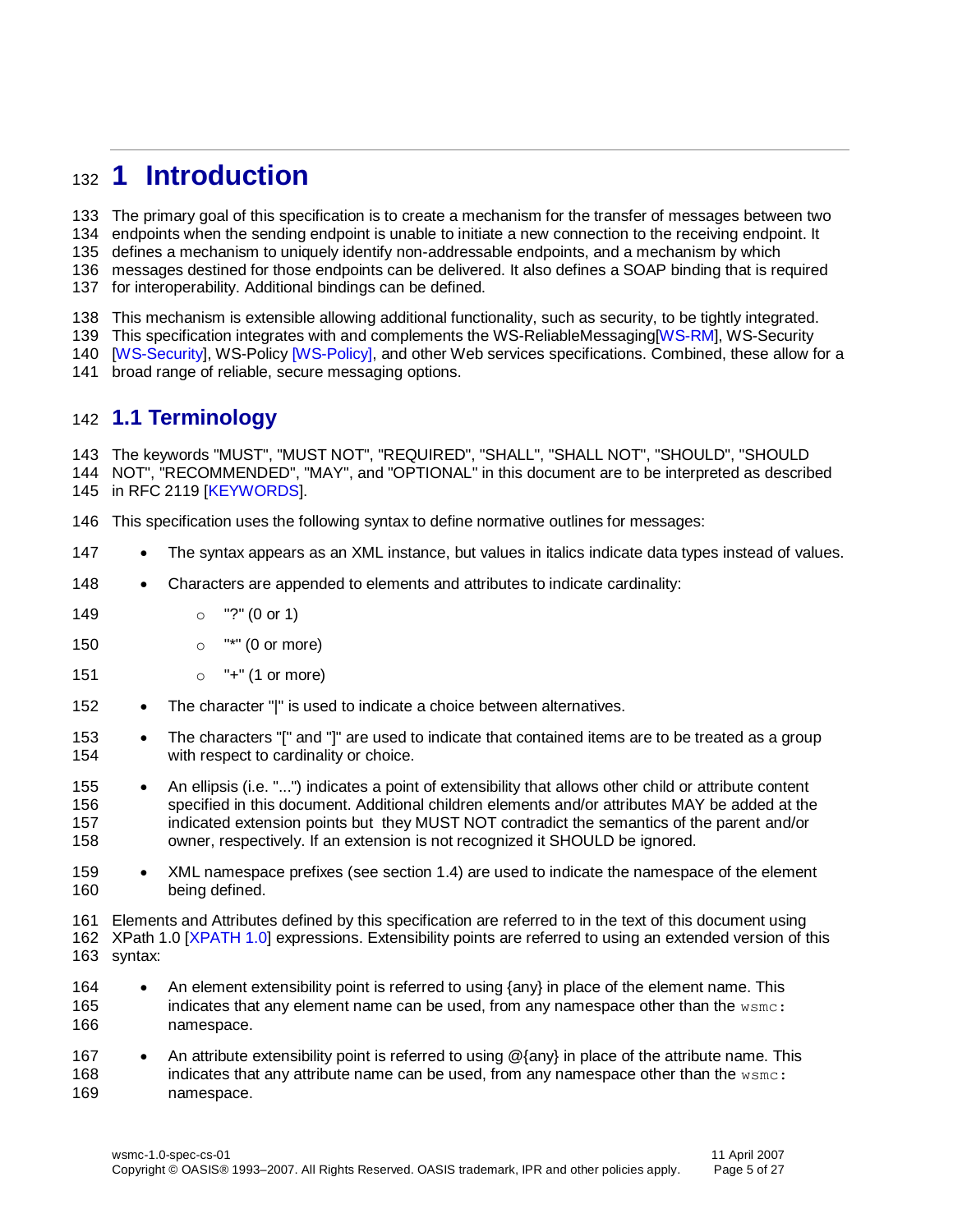### **1.2 Normative**

<span id="page-5-13"></span><span id="page-5-12"></span><span id="page-5-7"></span><span id="page-5-4"></span><span id="page-5-3"></span><span id="page-5-2"></span><span id="page-5-1"></span>

| 171<br>172<br>173               | [KEYWORDS]         | S. Bradner, "Key words for use in RFCs to Indicate Requirement Levels," RFC<br>2119, Harvard University, March 1997<br>http://www.ietf.org/rfc/rfc2119.txt                                                                                                            |  |  |
|---------------------------------|--------------------|-----------------------------------------------------------------------------------------------------------------------------------------------------------------------------------------------------------------------------------------------------------------------|--|--|
| 174<br>175                      | [SOAP 1.1]         | W3C Note, "SOAP: Simple Object Access Protocol 1.1," 08 May 2000.<br>http://www.w3.org/TR/2000/NOTE-SOAP-20000508/                                                                                                                                                    |  |  |
| 176<br>177<br>178               | [SOAP 1.2]         | W3C Recommendation, "SOAP Version 1.2 Part 1: Messaging Framework" June<br>2003.<br>http://www.w3.org/TR/2003/REC-soap12-part1-20030624/                                                                                                                              |  |  |
| 179<br>180<br>181<br>182        | [URI]              | T. Berners-Lee, R. Fielding, L. Masinter, "Uniform Resource Identifiers (URI):<br>Generic Syntax," RFC 3986, MIT/LCS, U.C. Irvine, Xerox Corporation, January<br>2005.<br>http://ietf.org/rfc/rfc3986                                                                 |  |  |
| 183<br>184<br>185<br>186        | [UUID]             | P. Leach, M. Mealling, R. Salz, "A Universally Unique IDentifier (UUID) URN<br>Namespace," RFC 4122, Microsoft, Refactored Networks - LLC, DataPower<br>Technology Inc, July 2005<br>http://www.ietf.org/rfc/rfc4122.txt                                              |  |  |
| 187<br>188                      | [WSDL 1.1]         | W3C Note, "Web Services Description Language (WSDL 1.1)," 15 March 2001.<br>http://www.w3.org/TR/2001/NOTE-wsdl-20010315                                                                                                                                              |  |  |
| 189<br>190<br>191<br>192<br>193 | [WS-Addressing]    | W3C Recommendation, "Web Services Addressing 1.0 - Core", May 2006.<br>http://www.w3.org/TR/2006/REC-ws-addr-core-20060509/<br>W3C Recommendation, "Web Services Addressing 1.0 - SOAP Binding", May<br>2006.<br>http://www.w3.org/TR/2006/REC-ws-addr-soap-20060509/ |  |  |
| 194<br>195<br>196               | [WS-RM]            | <b>OASIS WS-RX Technical Committee Specification, "Web Services Reliable</b><br>Messaging (WS-ReliableMessaging)," April 2007.<br>http://docs.oasis-open.org/ws-rx/wsrm/v1.1/wsrm.pdf                                                                                 |  |  |
| 197<br>198<br>199               | [WS-RM Policy]     | <b>OASIS WS-RX Technical Committee Specification, "Web Services Reliable</b><br>Messaging Policy Assertion(WS-RM Policy)" April 2007<br>http://docs.oasis-open.org/ws-rx/wsrmp/v1.1/wsrmp.pdf                                                                         |  |  |
| 200<br>201<br>202               | [XML]              | W3C Recommendation, "Extensible Markup Language (XML) 1.0 (Fourth<br>Edition)", September 2006.<br>http://www.w3.org/TR/REC-xml/                                                                                                                                      |  |  |
| 203<br>204                      | $[XML-ns]$         | W3C Recommendation, "Namespaces in XML," 14 January 1999.<br>http://www.w3.org/TR/1999/REC-xml-names-19990114/                                                                                                                                                        |  |  |
| 205<br>206                      | [XML-Schema Part1] | W3C Recommendation, "XML Schema Part 1: Structures," October 2004.<br>http://www.w3.org/TR/xmlschema-1/                                                                                                                                                               |  |  |
| 207<br>208                      | [XML-Schema Part2] | W3C Recommendation, "XML Schema Part 2: Datatypes," October 2004.<br>http://www.w3.org/TR/xmlschema-2/                                                                                                                                                                |  |  |
| 209<br>210<br>211               | [XPATH 1.0]        | W3C Recommendation, "XML Path Language (XPath) Version 1.0," 16 November<br>1999.<br>http://www.w3.org/TR/xpath                                                                                                                                                       |  |  |

## <span id="page-5-14"></span><span id="page-5-11"></span><span id="page-5-10"></span><span id="page-5-8"></span><span id="page-5-6"></span><span id="page-5-5"></span><span id="page-5-0"></span>**1.3 Non-Normative**

<span id="page-5-9"></span>

| 213 | [RDDL 2.0] | Jonathan Borden, Tim Bray, eds. "Resource Directory Description Language |
|-----|------------|--------------------------------------------------------------------------|
| 214 |            | (RDDL) 2.0," January 2004                                                |
| 215 |            | http://www.openhealth.org/RDDL/20040118/rddl-20040118.html               |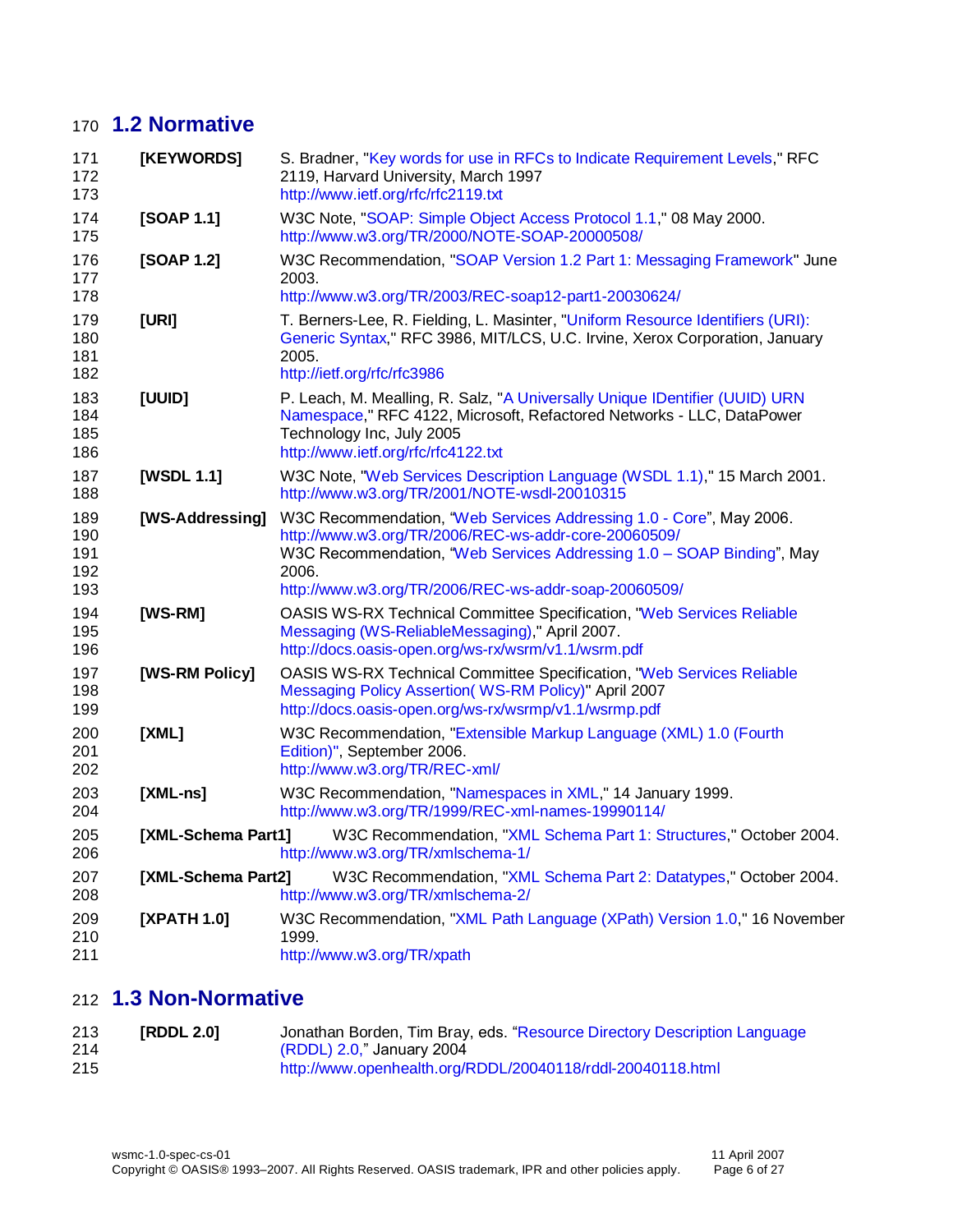<span id="page-6-7"></span><span id="page-6-6"></span><span id="page-6-5"></span><span id="page-6-4"></span><span id="page-6-3"></span><span id="page-6-2"></span>

| 216<br>217<br>218               | [RTTM]                | V. Jacobson, R. Braden, D. Borman, "TCP Extensions for High Performance",<br>RFC 1323, May 1992.<br>http://www.rfc-editor.org/rfc/rfc1323.txt                                                                                                                                                |  |  |  |
|---------------------------------|-----------------------|----------------------------------------------------------------------------------------------------------------------------------------------------------------------------------------------------------------------------------------------------------------------------------------------|--|--|--|
| 219<br>220<br>221               | [SecurityPolicy]      | G. Della-Libra, et. al. "Web Services Security Policy Language (WS-<br>SecurityPolicy)", July 2005<br>http://specs.xmlsoap.org/ws/2005/07/securitypolicy/ws-securitypolicy.pdf                                                                                                               |  |  |  |
| 222<br>223<br>224               | [SecureConversation]  | S. Anderson, et al, "Web Services Secure Conversation Language (WS-<br>SecureConversation)," February 2005.<br>http://schemas.xmlsoap.org/ws/2004/04/sc/                                                                                                                                     |  |  |  |
| 225<br>226                      | [Trust]               | S. Anderson, et al, "Web Services Trust Language (WS-Trust)," February 2005.<br>http://schemas.xmlsoap.org/ws/2005/02/trust                                                                                                                                                                  |  |  |  |
| 227<br>228<br>229               | [WS-Policy]           | W3C Member Submission "Web Services Policy 1.2 - Framework", April 2006<br>http://www.w3.org/Submission/2006/SUBM-WS-Policy-20060425/                                                                                                                                                        |  |  |  |
| 230<br>231<br>232               |                       | W3C Candidate Recommendation, "Web Services Policy 1.5 - Framework,"<br>February 2007.<br>http://www.w3.org/TR/2007/CR-ws-policy-20070228                                                                                                                                                    |  |  |  |
| 233<br>234<br>235<br>236        | [WS-PolicyAttachment] | W3C Member Submission "Web Services Policy 1.2 - Attachment", April<br>2006<br>http://www.w3.org/Submission/2006/SUBM-WS-PolicyAttachment-20060425/                                                                                                                                          |  |  |  |
| 237<br>238<br>239               |                       | W3C Candidate Recommendation, "Web Services Policy 1.5 - Attachment,"<br>February 2007.<br>http://www.w3.org/TR/2007/CR-ws-policy-attach-20070228                                                                                                                                            |  |  |  |
| 240<br>241<br>242<br>243<br>244 | [WS-Security]         | Anthony Nadalin, Chris Kaler, Phillip Hallam-Baker, Ronald Monzillo, eds. "OASIS<br>Web Services Security: SOAP Message Security 1.0 (WS-Security 2004)",<br>OASIS Standard 200401, March 2004.<br>http://docs.oasis-open.org/wss/2004/01/oasis-200401-wss-soap-message-<br>security-1.0.pdf |  |  |  |
| 245<br>246<br>247<br>248<br>249 |                       | Anthony Nadalin, Chris Kaler, Phillip Hallam-Baker, Ronald Monzillo, eds. "OASIS<br>Web Services Security: SOAP Message Security 1.1 (WS-Security 2004)", OASIS<br>Standard 200602, February 2006.<br>http://docs.oasis-open.org/wss/v1.1/wss-v1.1-spec-os-SOAPMessageSecurity.pdf           |  |  |  |

#### <span id="page-6-1"></span><span id="page-6-0"></span>**1.4 Namespace**

The XML namespace [\[XML-ns\]](#page-5-8) URI that MUST be used by implementations of this specification is:

<http://docs.oasis-open.org/ws-rx/wsmc/200702>

253 Dereferencing the above URI will produce the Resource Directory Description Language [\[RDDL 2.0\]](#page-5-9)

document that describes this namespace.

Table 1 lists the XML namespaces that are used in this specification. The choice of any namespace prefix

is arbitrary and not semantically significant. The assertions defined within this specification have been

designed to work independently of a specific version of WS-Policy and WS-Policy Attachment. Within this

specification the use of the namespace prefix "wsp" refers generically to the WS-Policy namespace, not a

specific version.

#### Table 1

| <b>Prefix</b> | Namespace                                 |
|---------------|-------------------------------------------|
|               | (Either SOAP 1.1 or 1.2)                  |
| S11           | http://schemas.xmlsoap.org/soap/envelope/ |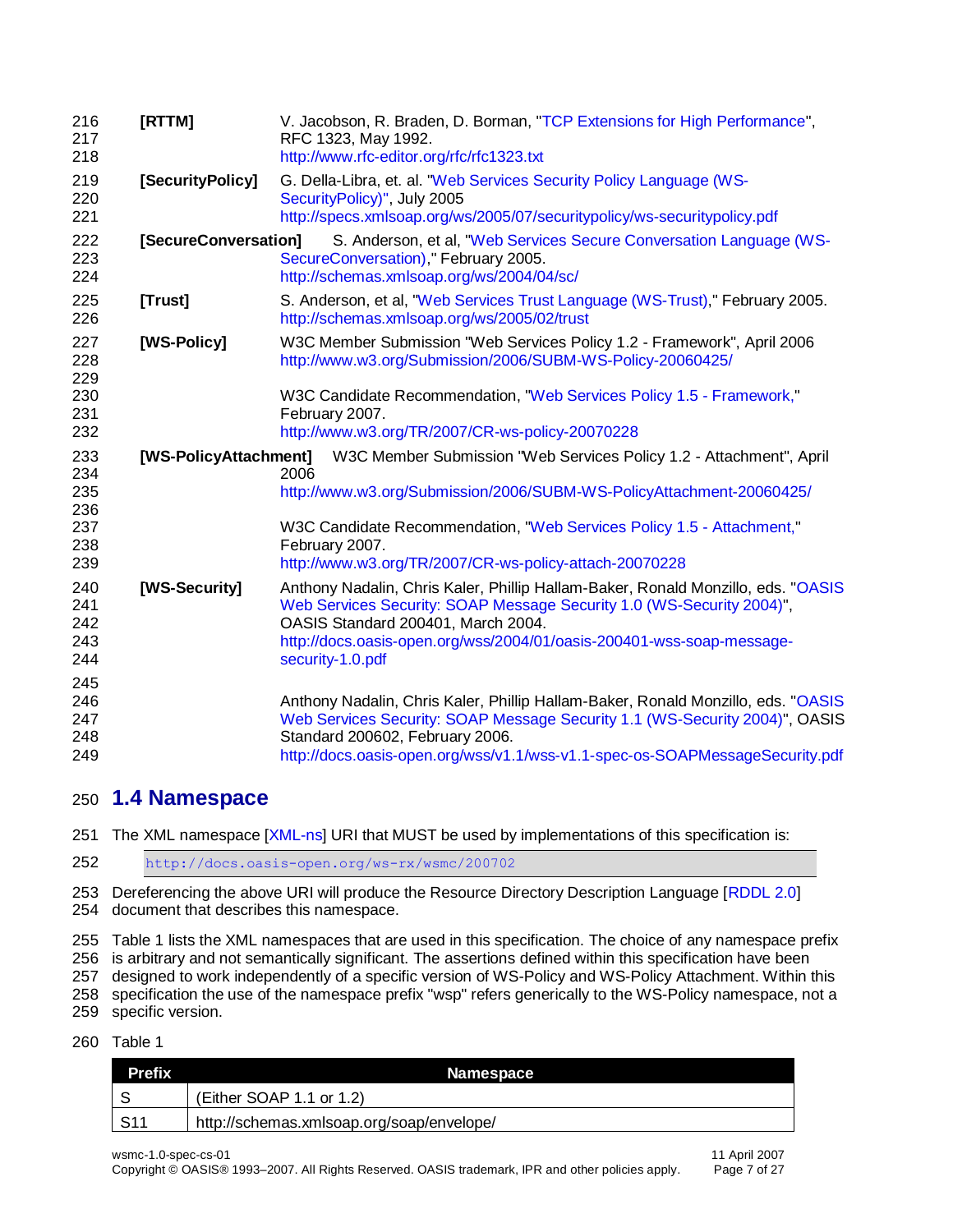| S <sub>12</sub> | http://www.w3.org/2003/05/soap-envelope       |
|-----------------|-----------------------------------------------|
| wsmc            | http://docs.oasis-open.org/ws-rx/wsmc/200702  |
| wsrm            | http://docs.oasis-open.org/ws-rx/wsrm/200702  |
| wsa             | http://www.w3.org/2005/08/addressing          |
| wsam            | http://www.w3.org/2007/02/addressing/metadata |
| XS              | http://www.w3.org/2001/XMLSchema              |

261 The normative schema for WS-MakeConnection can be found linked from the namespace document that

262 is located at the namespace URI specified above.

263 All sections explicitly noted as examples are informational and are not to be considered normative.

#### <span id="page-7-0"></span>264 **1.5 Conformance**

265 An implementation is not conformant with this specification if it fails to satisfy one or more of the MUST or

266 REQUIRED level requirements defined herein. A SOAP Node MUST NOT use the XML namespace

267 identifier for this specification (listed in section [1.4\)](#page-6-0) within SOAP Envelopes unless it is conformant with this 268 specification.

269 Normative text within this specification takes precedence over normative outlines, which in turn take

270 precedence over the XML Schema [\[XML Schema Part 1,](#page-5-10) [Part 2\]](#page-5-11) descriptions.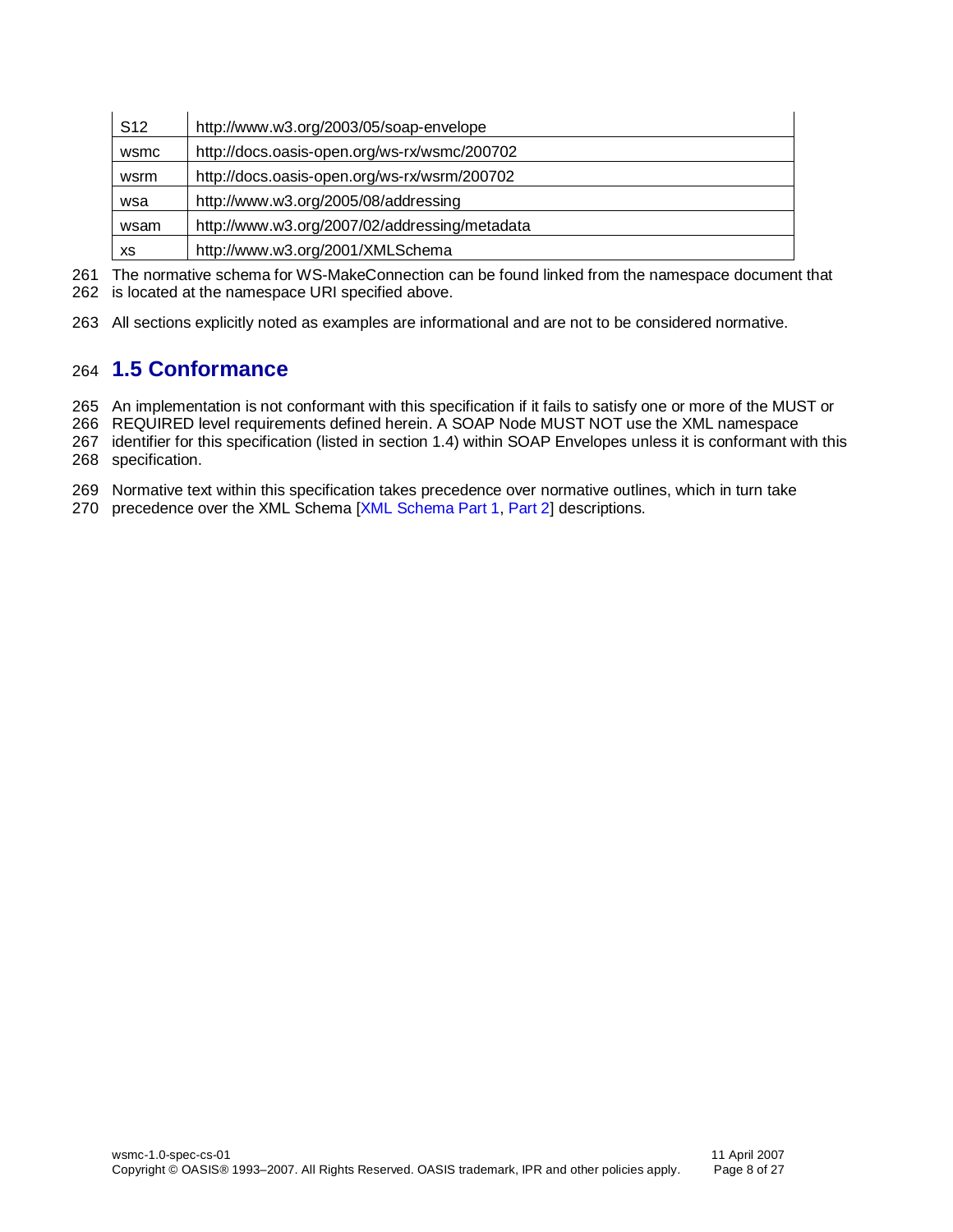## <span id="page-8-0"></span>**2 MakeConnection Model**

The WS-Addressing [\[WS-Addressing\]](#page-5-12) specification defines the anonymous URI to identify non-

addressable endpoints and to indicate a protocol-specific back-channel is to be used for any messages

destined for that endpoint. For example, when used in the WS-Addressing ReplyTo EPR, the use of this

anonymous URI is meant to indicate that any response message is to be transmitted on the transport-

specific back-channel. In the HTTP case this would mean that any response message is sent back on the

HTTP response flow.

 In cases where the connection is still available the WS-Addressing URI is sufficient. However, in cases where the original connection is no longer available, additional mechanisms are needed. Take the situation where the original connection that carried a request message is broken and therefore is no longer available to carry a response back to the original sender. Traditionally, non-anonymous (addressable) EPRs would be used in these cases to allow for the sender of the response message to initiate new connections as needed. However, if the sender of the request message is unable (or unwilling) to accept new connections then the only option available is for it to establish a new connection for the purposes of allowing the response message to be sent. This specification defines a mechanism by which a new connection can be established.

- The MakeConnection model consists of two key aspects:
- 288 An optional anonymous-like URI template is defined that has similar semantics to WS- Addressing's anonymous, but also allows for each non-addressable endpoint to be uniquely identified
- 291 A new message is defined that establishes a connection that can then be used to transmit messages to these non-addressable endpoints
- Figure 1 below illustrates the overall flow involved in the use of MakeConnection:

| Endpoint | Non-Addressable<br>Make Connection Protocol<br>(MC Initiator) | Addressable<br>Endpoint<br>(MC Receiver) |  |
|----------|---------------------------------------------------------------|------------------------------------------|--|
|          | Establish Protocol Preconditions                              |                                          |  |
|          | Optional sharing of MC-Anonymous EPR                          |                                          |  |
|          | MakeConnection (Connection Identifying Parameters             |                                          |  |
|          | Message destined for the Non-Addressable Endpoint             |                                          |  |

- Figure 1 Make Connection Model
- The MakeConnection message is used to establish a new connection between the two endpoints. Within
- the message is identifying information that is used to uniquely identify a message that is eligible for
- transmission.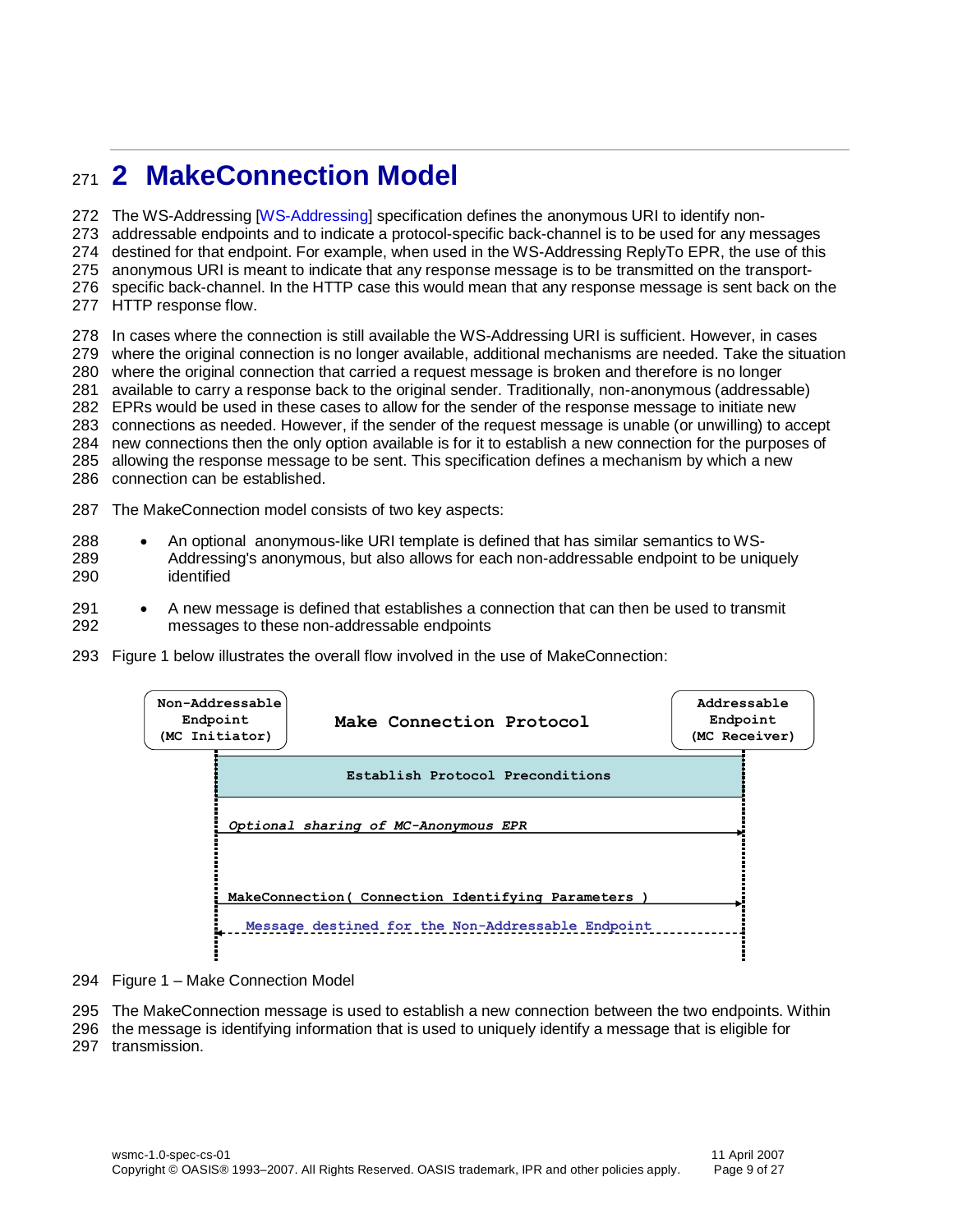#### <span id="page-9-0"></span>**2.1 Glossary**

- The following definitions are used throughout this specification:
- **Back-channel:** When the underlying transport provides a mechanism to return a transport-protocol
- specific response, capable of carrying a SOAP message, without initiating a new connection, this specification refers to this mechanism as a back-channel.
- **Endpoint:** As defined in the WS-Addressing specification; a Web service Endpoint is a (referenceable) entity, processor, or resource to which Web service messages can be addressed. Endpoint references
- (EPRs) convey the information needed to address a Web service Endpoint.
- **MC Initiator** The endpoint that transmits the MakeConnection message the destination endpoint for the messages being sent on the transport-specific back-channel.
- **MC Receiver:** The endpoint that receives the MakeConnection message the source endpoint for the messages being sent on the transport-specific back-channel.
- **Receive:** The act of reading a message from a network connection.
- **Transmit:** The act of writing a message to a network connection.

#### <span id="page-9-1"></span>**2.2 Protocol Preconditions**

- The correct operation of the protocol requires that a number of preconditions MUST be established prior to the processing of the initial sequenced message:
- 315 The MC Receiver MUST be capable of accepting new incoming connections.
- 316 The MC Initiator MUST be capable of creating new outgoing connections to the MC Receiver, and those connections MUST have a back-channel.
- 318 If a secure exchange of messages is REQUIRED, then the MC Initiator and MC Receiver MUST have a security context.

#### <span id="page-9-2"></span>**2.3 Example Message Exchange**

- Figure 2 illustrates a message exchange in which the response message is delivered using
- MakeConnection.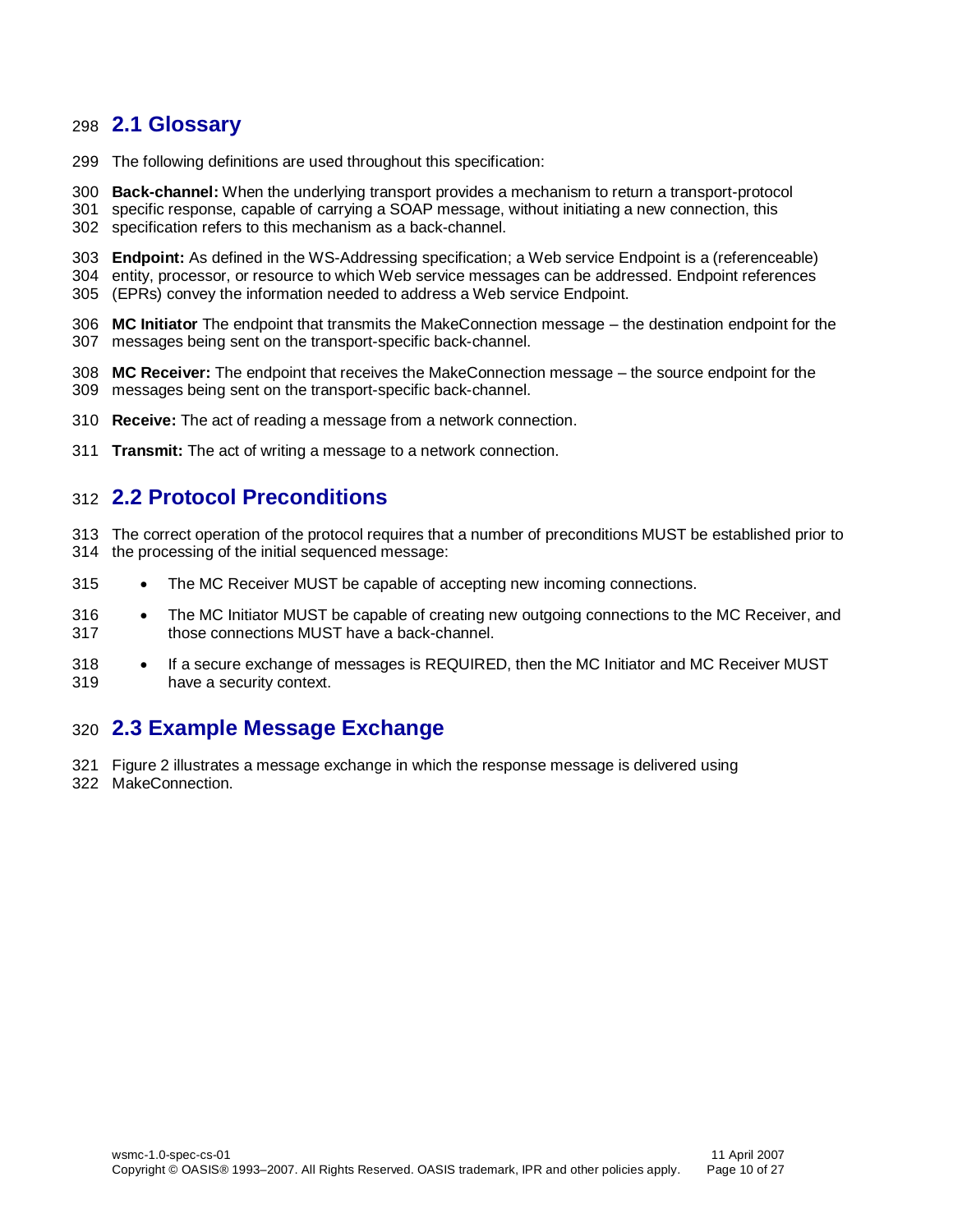

- 323 Figure 2: Example WS-MakeConnection Message Exchange
- 324 1. The protocol preconditions are established. These include policy exchange, endpoint resolution, 325 and establishing trust. and establishing trust.
- 326 2. The client (MC Initiator) sends a GetQuote request message to the service (MC Receiver). The 327 WS-Addressing wsa:ReplyTo EPR uses the MakeConnection Anonymous URI Template –<br>328 indicating that if the GetQuoteResponse message is not sent back on this connection's backindicating that if the GetQuoteResponse message is not sent back on this connection's back-329 channel, then the client will use MakeConnection to retrieve it.
- 330 3. The service receives the request message and decides to close the connection by sending back 331 an empty response (in the HTTP case an HTTP 202 Accept is sent).
- 332 4. The client sends a MakeConnection message to the service. Within the MakeConnection element 333 is the wsmc:Address element containing the same MakeConnection Anonymous URI used in 334 step 2.
- 335 5. The service has not completed executing the GetQuote operation and decides to close the 336 connection by sending back an empty response (in the HTTP case an HTTP 202 Accept) 337 indicating that no messages destined for this MC Initiator are available at this time.
- 338 6. The client sends a second MakeConnection message to the service. Within the MakeConnection 339 element is the wsmc: Address element containing the same MakeConnection Anonymous URI 340 used in step 2.
- 341 7. The service uses this new connection to transmit the GetQuoteResponse message.

 The service can assume that because the MakeConnection Anonymous URI Template was used in the  $wsa:Rep1yTo EPR$  the client will act as an MC Initiator for the purposes of retrieving messages destined to that EPR (i.e. responses to the GetQuote). This allows the service the option of immediately releasing resources used by the original connection – knowing that the client will, at some later point in time, establish a new connection on which the GetQuoteResponse can be transmitted. Likewise, when the first MakeConnection is received by the service, it again has the option of leaving the connection open until the GetQuoteResponse is ready to be transmitted, or it can close the connection immediately knowing that the MC Initiator will retransmit the MakeConnection message at some later point in time. Since the nature and dynamic characteristics of the underlying transport and potential intermediaries are unknown in the general case, the timing of re-transmissions cannot be specified. Additionally, over-aggressive re-transmissions have been demonstrated to cause transport or intermediary flooding which are counterproductive. Consequently, implementers are encouraged to utilize adaptive mechanisms that dynamically adjust re-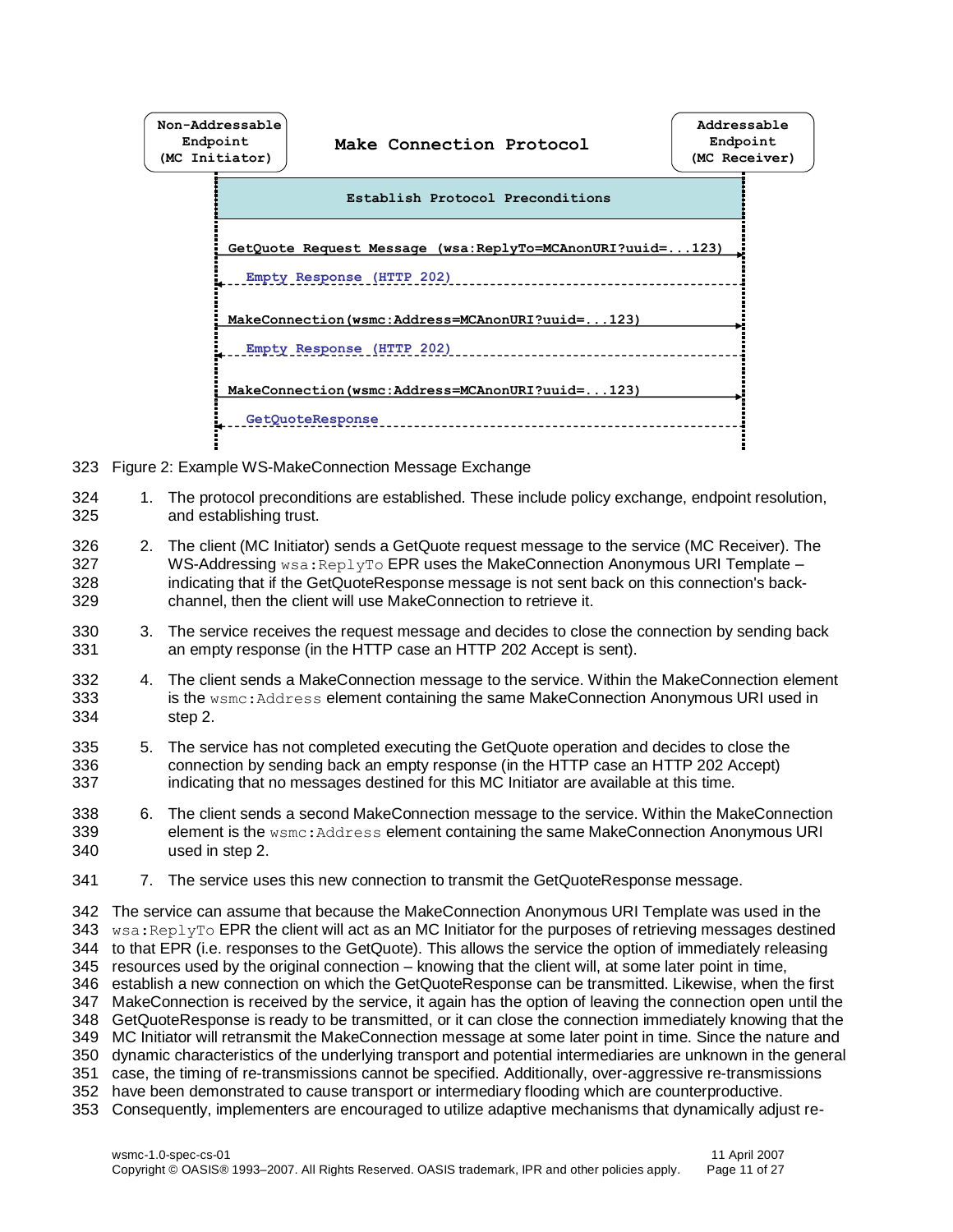- transmission time and the back-off intervals that are appropriate to the nature of the transports and
- intermediaries envisioned. For the case of TCP/IP transports, a mechanism similar to that described as RTTM in RFC 1323 [\[RTTM\]](#page-6-3) SHOULD be considered.
- Now that the basic model has been outlined, the details of this protocol are now provided in section [3.](#page-12-0)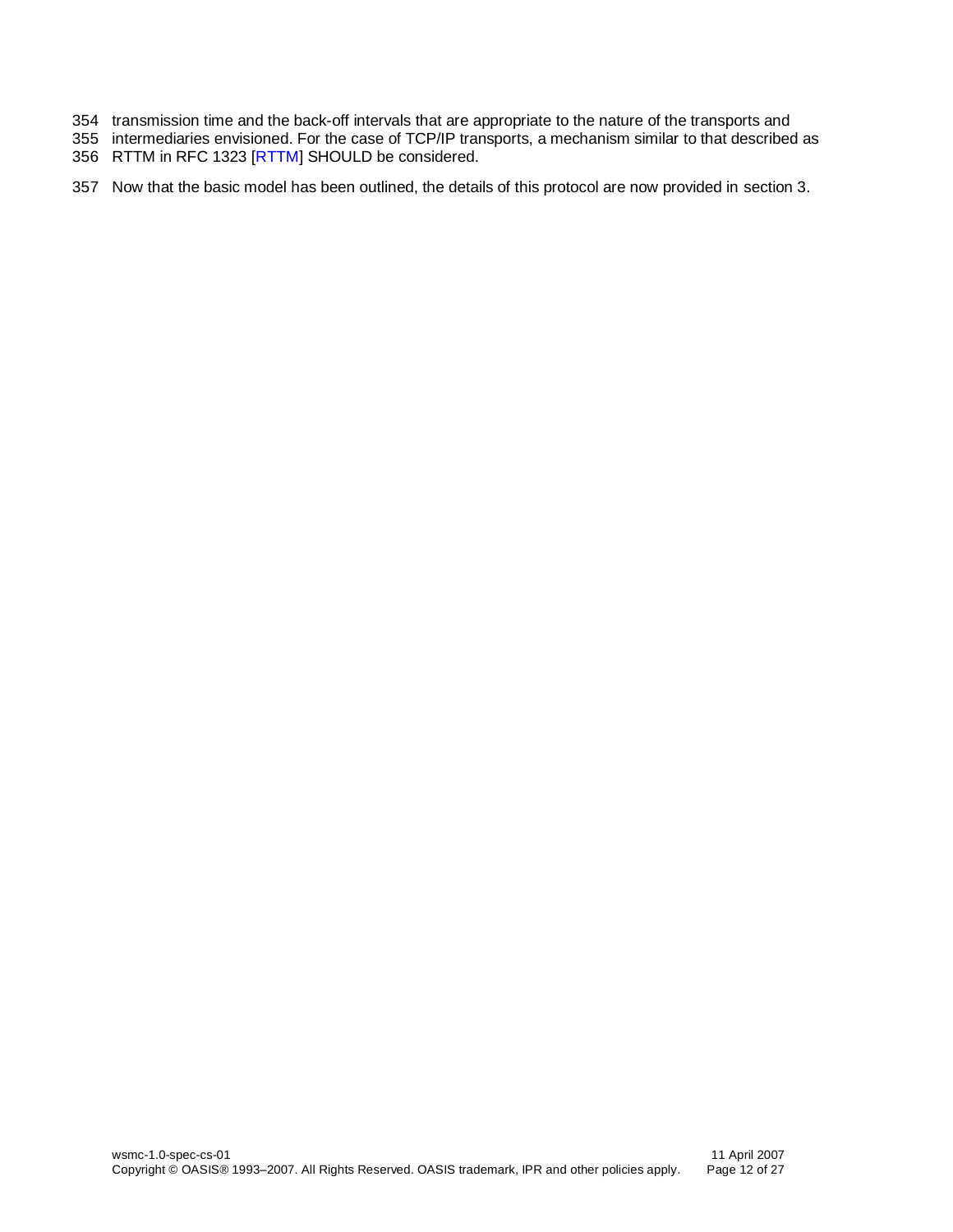## <span id="page-12-0"></span>**3 MakeConnection**

 The following sub-sections define the various MakeConnection features, and prescribe their usage by a conformant implementations.

#### <span id="page-12-1"></span>**3.1 MakeConnection Anonymous URI**

 When an Endpoint is not directly addressable (e.g. behind a firewall or not able to allow incoming connections), an anonymous URI in the EPR address property can indicate such an Endpoint. The WS- Addressing anonymous URI is one such anonymous URI. This specification defines a URI template (the WS-MC anonymous URI) which may be used to uniquely identify anonymous Endpoints.

http://docs.oasis-open.org/ws-rx/wsmc/200702/anonymous?id={unique-String}

367 The appearance of an instance of this URI template in the  $ws$ a: Address value of an EPR indicates a

368 protocol-specific back-channel will be established through a mechanism such as MakeConnection,

defined below. When using this URI template, "{unique-String}" MUST be replaced by a globally unique

string (e.g a UUID value as defined by RFC4122 [\[UUID\]](#page-5-13)). This specification does not require the use of

one particular string generation scheme. This string uniquely distinguishes the Endpoint. A sending

Endpoint SHOULD Transmit messages at Endpoints identified with the URI template using a protocol-

373 specific back-channel, including but not limited to those established with a MakeConnection message. Note, this URI template is semantically similar to the WS-Addressing anonymous URI if a protocol-specific

back-channel is available.

#### <span id="page-12-2"></span>**3.2 MakeConnection Message**

377 The MakeConnection element is sent in the body of a one-way message that establishes a

contextualized back-channel for the transmission of messages according to matching criteria (defined

below). In the non-faulting case, if no matching message is available then no SOAP envelope will be

380 returned on the back-channel. A common usage will be a client sending MakeConnection to a server for

the purpose of receiving asynchronous response messages.

382 The following exemplar defines the MakeConnection syntax:

```
383 <wsmc:MakeConnection ...> 
384 <wsmc:Address ...> xs:anyURI </wsmc:Address> ?
385 <wsrm:Identifier ...> xs:anyURI </wsrm:Identifier> ?
386 ...<br>387 \leq/wsmc:
        387 </wsmc:MakeConnection>
```
388 The following describes the content model of the MakeConnection element.

#### /wsmc:MakeConnection

 This element allows the sender to create a transport-specific back-channel that can be used to return a message that matches the selection criteria. Endpoints MUST NOT send this element as a header block. At least one selection criteria sub-element MUST be specified – if not a 393 MissingSelection fault MUST be generated.

/wsmc:MakeConnection/wsmc:Address

395 This element specifies the URI (wsa: Address) of the initiating Endpoint. Endpoints MUST NOT return messages on the transport-specific back-channel unless they have been addressed to this URI. This Address property and a message's WS-Addressing destination property are considered identical when they are exactly the same character-for-character. Note that URIs which are not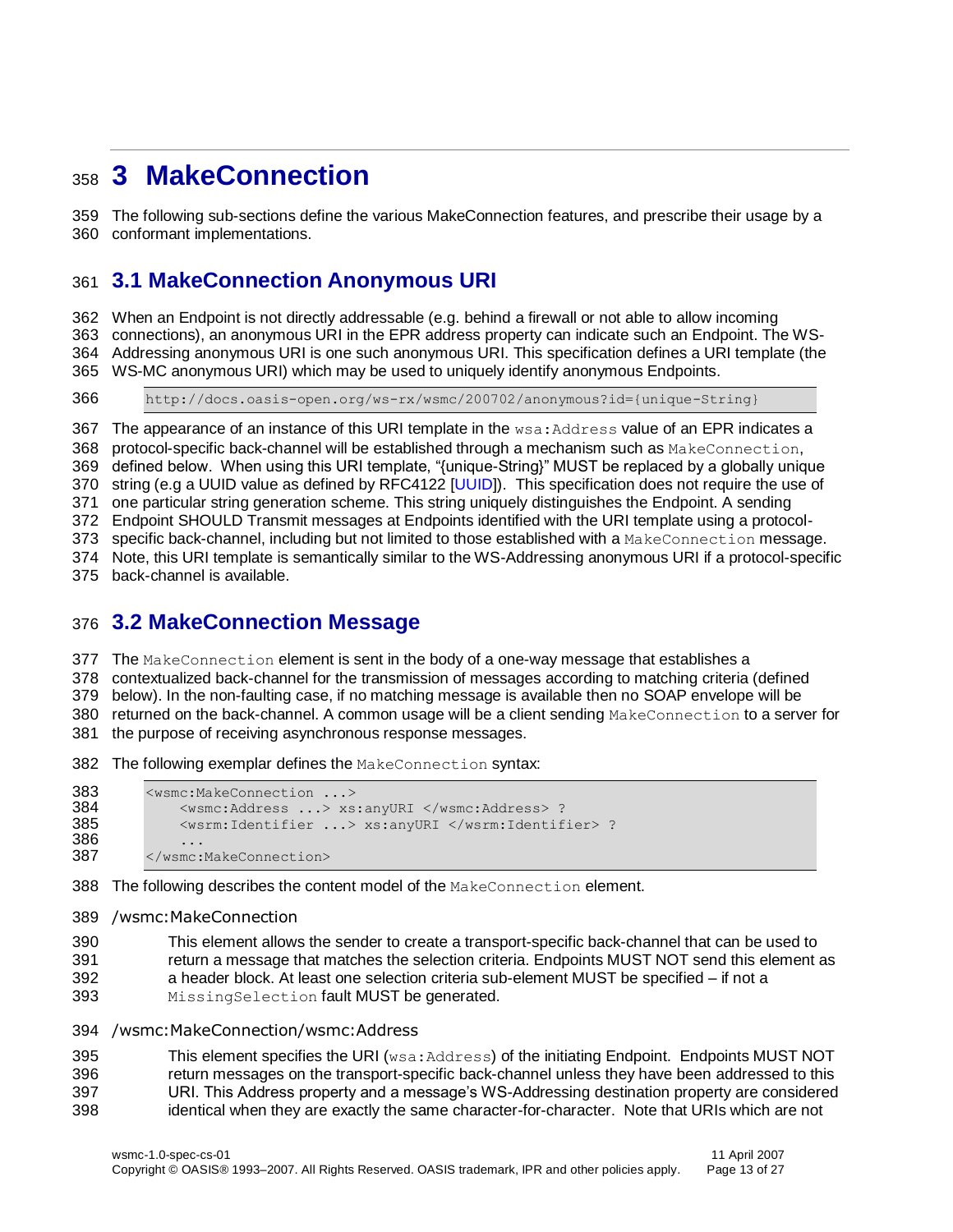- identical in this sense may in fact be functionally equivalent. Examples include URI references
- which differ only in case, or which are in external entities which have different effective base URIs.
- /wsmc:MakeConnection/wsmc:Address/@{any}
- This is an extensibility mechanism to allow additional attributes, based on schemas, to be added to the element.
- /wsmc:MakeConnection/wsrm:Identifier
- This element specifies the WS-RM Sequence Identifier that establishes the context for the
- transport-specific back-channel. The Sequence Identifier should be compared with the Sequence
- Identifiers associated with the messages held by the sending Endpoint, and if there is a matching
- message it will be returned.
- /wsmc:MakeConnection/wsrm:Identifier/@{any}
- This is an extensibility mechanism to allow additional attributes, based on schemas, to be added to the element.
- /wsmc:MakeConnection/{any}
- 413 This is an extensibility mechanism to allow different (extensible) types of information, based on a<br>414 schema to be passed. This allows fine-tuning of the messages to be returned additional selection
- schema, to be passed. This allows fine-tuning of the messages to be returned, additional selection
- 415 criteria included here are logically ANDed with the Address and/or wsrm: Identifier. If an
- extension is not supported by the Endpoint then it should generate an UnsupportedSelection
- fault.
- /wsmc:MakeConnection/@{any}
- This is an extensibility mechanism to allow additional attributes, based on schemas, to be added to the element.
- If more than one selection criteria element is present, then the MC Receiver processing the
- MakeConnection message MUST insure that any SOAP Envelope flowing on the back-channel satisfies
- all of those selection criteria.
- The management of messages that are awaiting the establishment of a back-channel to their receiving
- Endpoint is an implementation detail that is outside the scope of this specification. Note, however, that
- these messages form a class of asynchronous messages that is not dissimilar from "ordinary"
- asynchronous messages that are waiting for the establishment of a connection to their destination
- Endpoints.
- This specification places no constraint on the types of messages that can be returned on the transport-
- specific back-channel. As in an asynchronous environment, it is up to the recipient of the
- MakeConnection message to decide which messages are appropriate for transmission to any particular
- 432 Endpoint. However, the Endpoint processing the MakeConnection message MUST insure that the
- 433 messages match the selection criteria as specified by the child elements of the MakeConnection
- element.
- 435 Since the message exchange pattern use by MakeConnection is untraditional, the following points need to be reiterated for clarification:
- 437 The MakeConnection message is logically part of a one-way operation; there is no reply message to the MakeConnection itself, and any response flowing on the transport back-channel is a pending message.
- 440 Since there is no reply message to MakeConnection, the WS-Addressing specific rules in section 3.4 "Formulating a Reply Message" are not used. Therefore, the value of any section 3.4 "Formulating a Reply Message" are not used. Therefore, the value of any wsa:ReplyTo element in the MakeConnection message has no effective impact since the WS-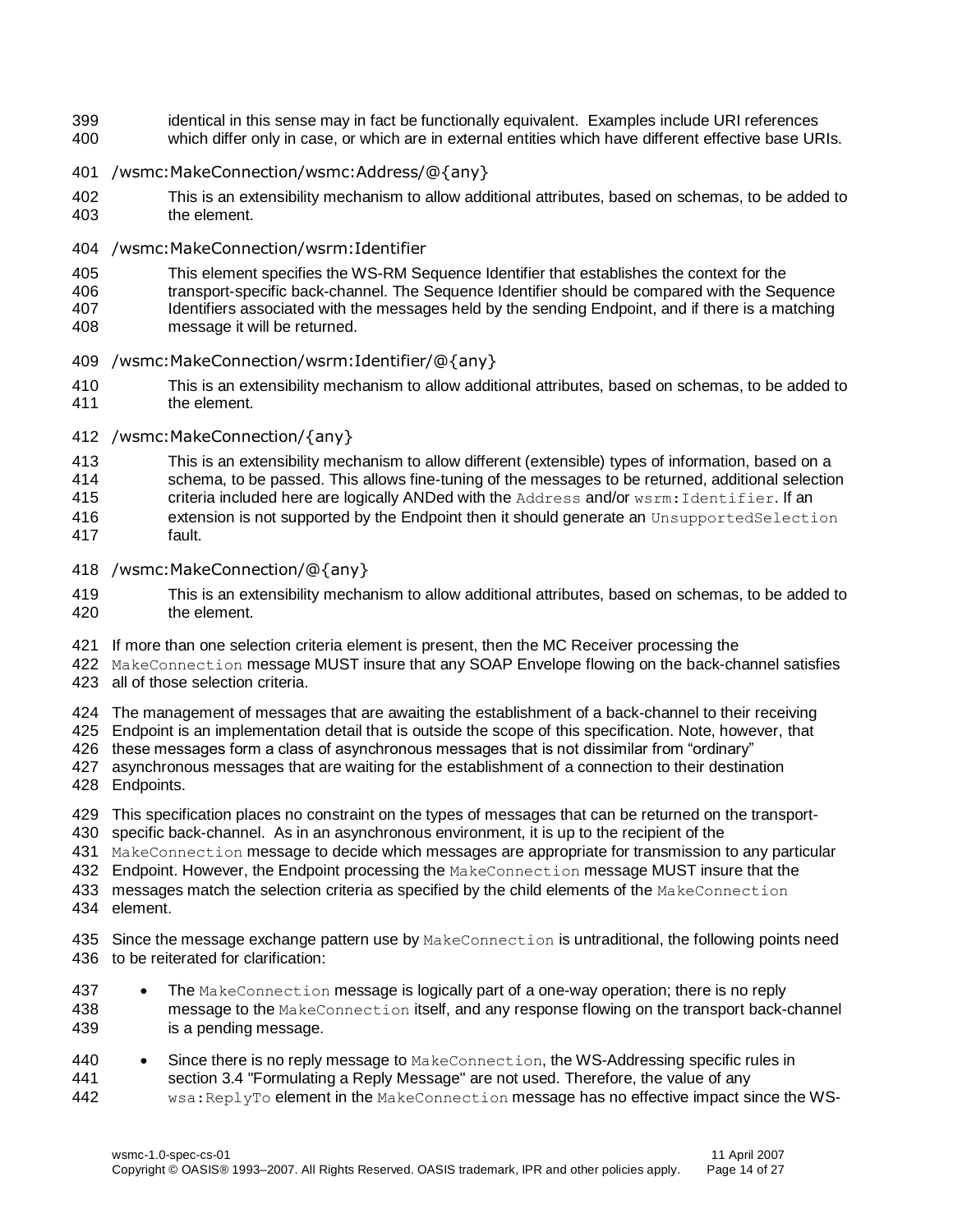- 443 Addressing [reply endpoint] property that is set by the presence of wsa: ReplyTo is not used.
- In the absence of any pending message, there will be no message transmitted on the transport 446 back-channel. E.g. in the HTTP case just an HTTP 202 Accepted will be returned without any SOAP envelope in the HTTP response message.
- When there is a message pending, it is sent on the transport back-channel, using the connection 449 that has been initiated by the MakeConnection request.

#### <span id="page-14-0"></span>**3.3 MessagePending**

 When MakeConnection is used, and a message is returned on the transport-specific back-channel, the 452 MessagePending header SHOULD be included on the returned message as an indicator whether there are additional messages waiting to be retrieved using the same selection criteria that was specified in the MakeConnection element.

- 455 The following exemplar defines the MessagePending syntax:
- <wsmc:MessagePending pending="xs:boolean" ...> 458 </wsmc:MessagePending>
- 459 The following describes the content model of the MessagePending header block.
- /wsmc:MessagePending
- This element indicates whether additional messages are waiting to be retrieved.
- /wsmc:MessagePending/@pending
- This attribute, when set to "true", indicates that there is at least one message waiting to be
- retrieved. When this attribute is set to "false" it indicates there are currently no messages waiting to be retrieved.
- /wsmc:MessagePending/{any}
- This is an extensibility mechanism to allow different (extensible) types of information, based on a schema, to be passed.
- /wsmc:MessagePending/@{any}
- This is an extensibility mechanism to allow additional attributes, based on schemas, to be added to the element.
- 472 The absence of the MessagePending header has no implication as to whether there are additional
- messages waiting to be retrieved.

### <span id="page-14-1"></span>**3.4 MakeConnection Policy Assertion**

- The MakeConnection policy assertion indicates that the MakeConnection protocol (operation and the use
- of the MakeConnection URI template in EndpointReferences) is required for messages sent from this
- endpoint. This assertion has Endpoint Policy Subject [\[WS-PolicyAttachment\]](#page-6-4).
- The normative outline for the MakeConnection assertion is:
- 479 <wsmc:MCSupported ...> ... </wsmc:MCSupported>
- 480 The following describes the content model of the MCSupported element.
- /wsmc:MCSupported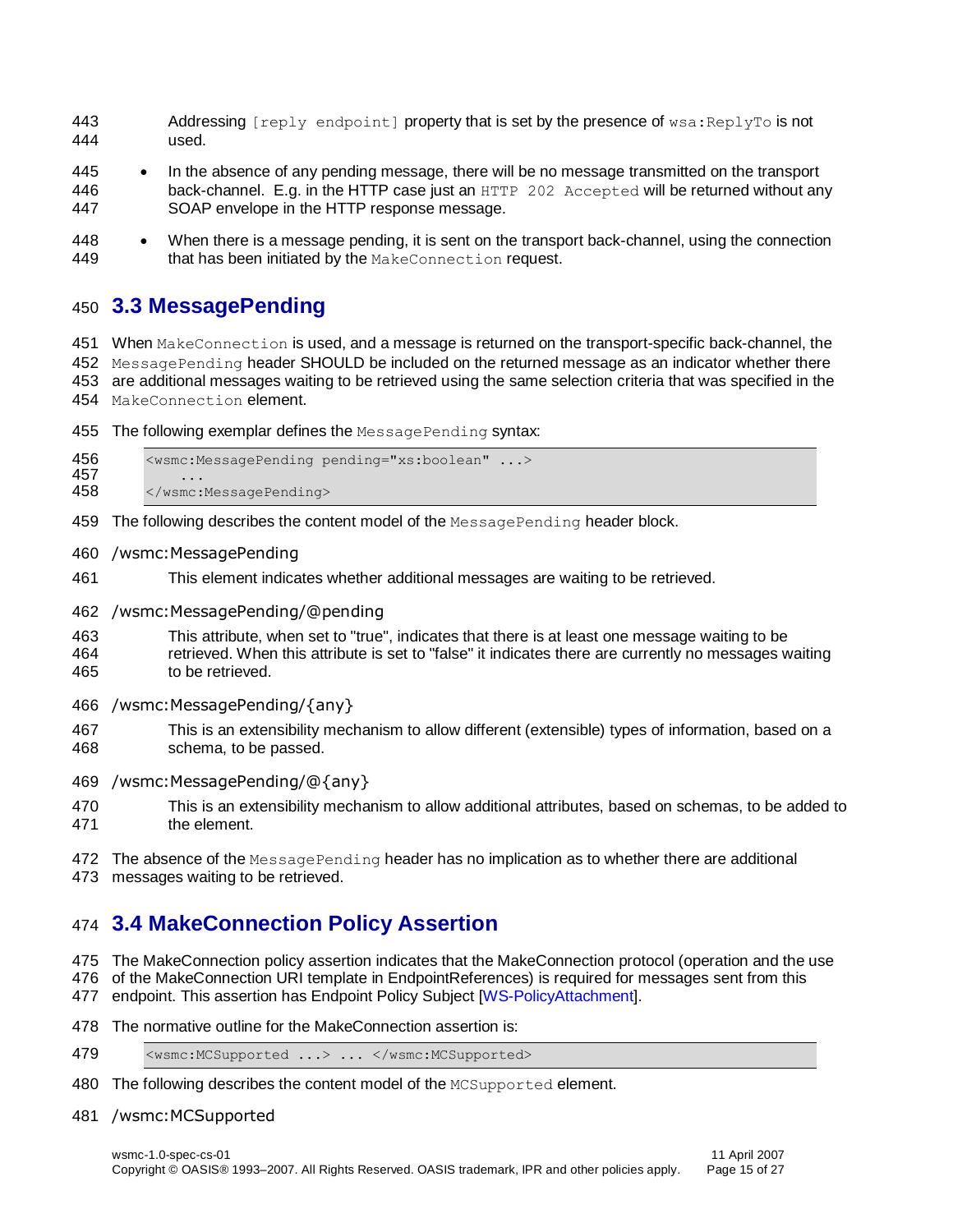- 482 A policy assertion that specifies that the MakeConnection protocol is required for messages sent<br>483 from this endpoint. from this endpoint.
- 484 /wsmc:MCSupported/{any}
- 485 This is an extensibility mechanism to allow different (extensible) types of information, based on a schema, to be passed.
- 487 /wsmc:MCSupported/@{any}
- 488 This is an extensibility mechanism to allow additional attributes, based on schemas, to be added to the element.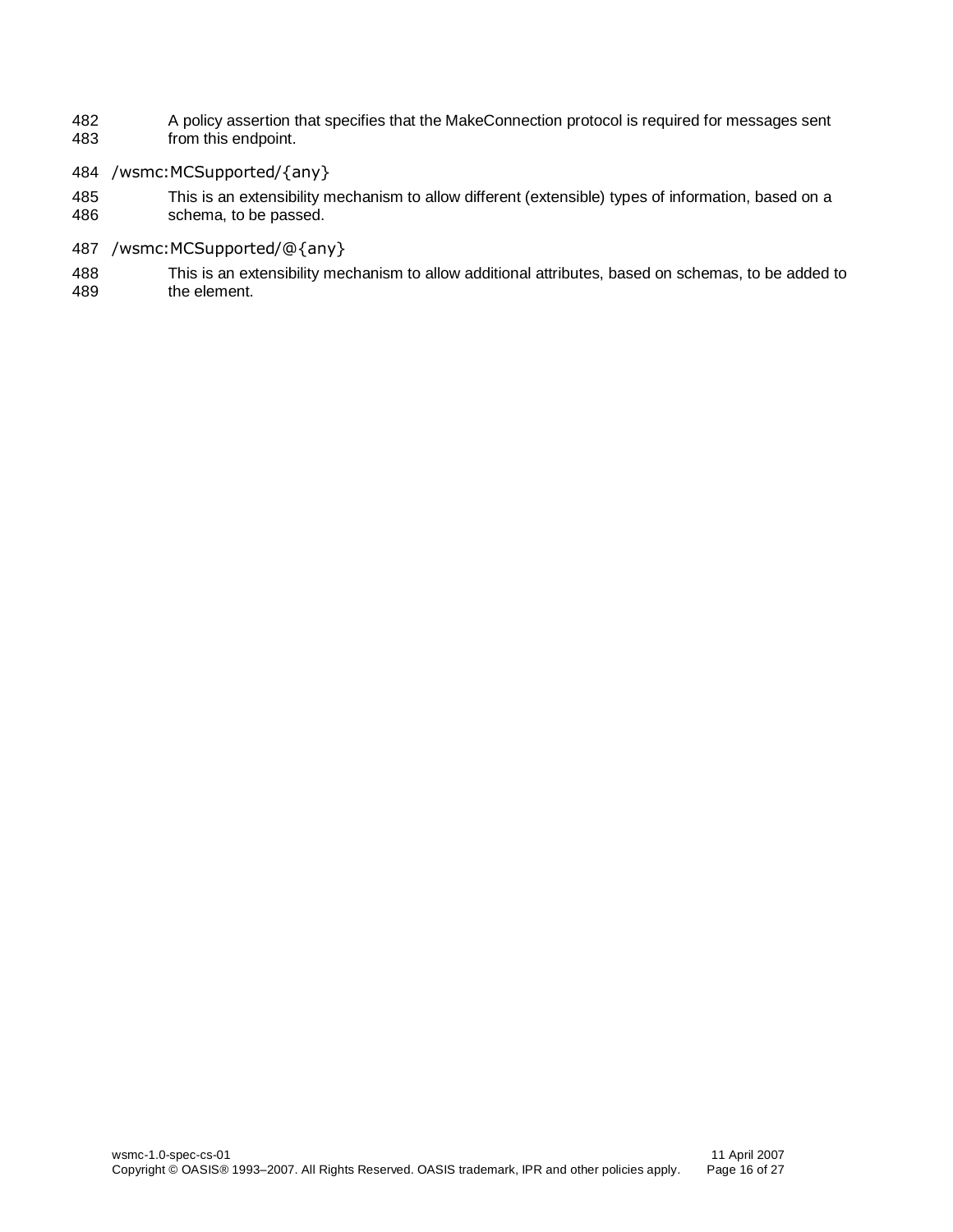## <span id="page-16-0"></span>**4 Faults**

- Entities that generate WS-MakeConnection faults MUST include as the [action] property the default fault
- action IRI defined below. The value from the W3C Recommendation is below for informational purposes:

<http://docs.oasis-open.org/ws-rx/wsmc/200702/fault>

 The faults defined in this section are generated if the condition stated in the preamble is met. Fault handling rules are defined in section 6 of WS-Addressing SOAP Binding.

The definitions of faults use the following properties:

[Code] The fault code.

[Subcode] The fault subcode.

[Reason] The English language reason element.

[Detail] The detail element(s). If absent, no detail element is defined for the fault. If more than one detail

 element is defined for a fault, implementations MUST include the elements in the order that they are specified.

Entities that generate WS-MakeConnection faults MUST set the [Code] property to either "Sender" or

"Receiver". These properties are serialized into text XML as follows:

| <b>SOAP Version</b> | <b>Sender</b>           | <b>Receiver</b>         |
|---------------------|-------------------------|-------------------------|
| SOAP 11             | S <sub>11</sub> :Client | S <sub>11</sub> :Server |
| SOAP 1.2            | S:Sender                | S:Receiver              |

The properties above bind to a SOAP 1.2 fault as follows:

| 506 | $<$ S:Envelope $>$                                 |
|-----|----------------------------------------------------|
| 507 | $<$ S: Header>                                     |
| 508 | $<$ wsa: Action $>$                                |
| 509 | http://docs.oasis-open.org/ws-rx/wsmc/200702/fault |
| 510 | $\langle$ /wsa:Action>                             |
| 511 | Headers elided for brevity.                        |
| 512 | $\langle$ /S: Header>                              |
| 513 | $<$ S: Body>                                       |
| 514 | $<$ S: Fault>                                      |
| 515 | $<$ S:Code $>$                                     |
| 516 | $\langle$ S:Value> [Code] $\langle$ /S:Value>      |
| 517 | $\langle S:Subcode\rangle$                         |
| 518 | <s:value> [Subcode] </s:value>                     |
| 519 | $\langle$ /S: Subcode>                             |
| 520 | $\langle$ /S:Code>                                 |
| 521 | $<$ S: Reason $>$                                  |
| 522 | <s:text xml:lang="en"> [Reason] </s:text>          |
| 523 | $\langle$ /S: Reason>                              |
| 524 | $<$ S:Detail>                                      |
| 525 | [Detail]                                           |
| 526 | .                                                  |
| 527 | $\langle$ S:Detail>                                |
| 528 | $\langle$ S: Fault>                                |
| 529 | $\langle$ /S:Body>                                 |
| 530 |                                                    |

The properties bind to a SOAP 1.1 fault as follows when the fault is generated as a result of processing a

MakeConnection message: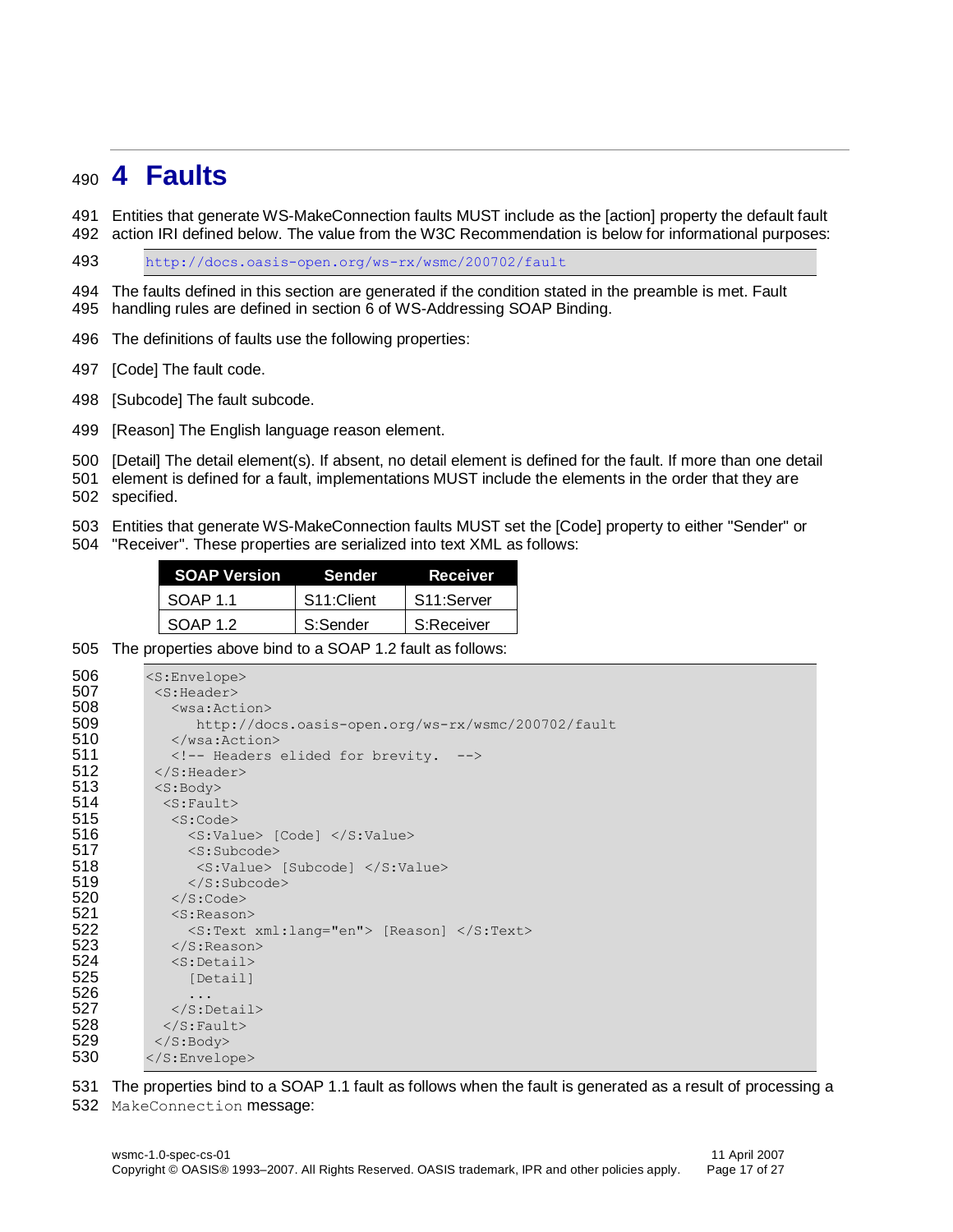| 533 | $<$ S $11$ : Envelope>                |
|-----|---------------------------------------|
| 534 | $<$ S $11$ : Body>                    |
| 535 | $<$ S11: Fault>                       |
| 536 | <faultcode> [Subcode] </faultcode>    |
| 537 | <faultstring> [Reason] </faultstring> |
| 538 | $\langle$ /S11: Fault>                |
| 539 | $\langle$ /S11:Body>                  |
| 540 | $\langle$ /S11:Envelope>              |
|     |                                       |

### <span id="page-17-0"></span>541 **4.1 Unsupported Selection**

- 542 The QName of the unsupported element(s) are included in the detail.
- 543 Properties:
- 544 [Code] Receiver
- 545 [Subcode] wsmc:UnsupportedSelection
- 546 [Reason] The extension element used in the message selection is not supported by the MakeConnection 547 receiver
- 548 [Detail]

549 <wsmc:UnsupportedSelection> *xs:QName* </wsmc:UnsupportedSelection>+

| Generated by                      | <b>Condition</b>                                                                                                                                            | <b>Action Upon</b><br><b>Generation</b> | <b>Action Upon Receipt</b> |
|-----------------------------------|-------------------------------------------------------------------------------------------------------------------------------------------------------------|-----------------------------------------|----------------------------|
| <b>MakeConnection</b><br>receiver | In response to a<br>MakeConnection<br>message containing a<br>selection criteria in the<br>extensibility section of<br>the message that is not<br>supported | Unspecified.                            | Unspecified.               |

#### <span id="page-17-1"></span>550 **4.2 Missing Selection**

- 551 The MakeConnection element did not contain any selection criteria.
- 552 Properties:
- 553 [Code] Receiver
- 554 [Subcode] wsmc:MissingSelection
- 555 [Reason] The MakeConnection element did not contain any selection criteria.
- 556 [Detail]

| Generation |
|------------|
|------------|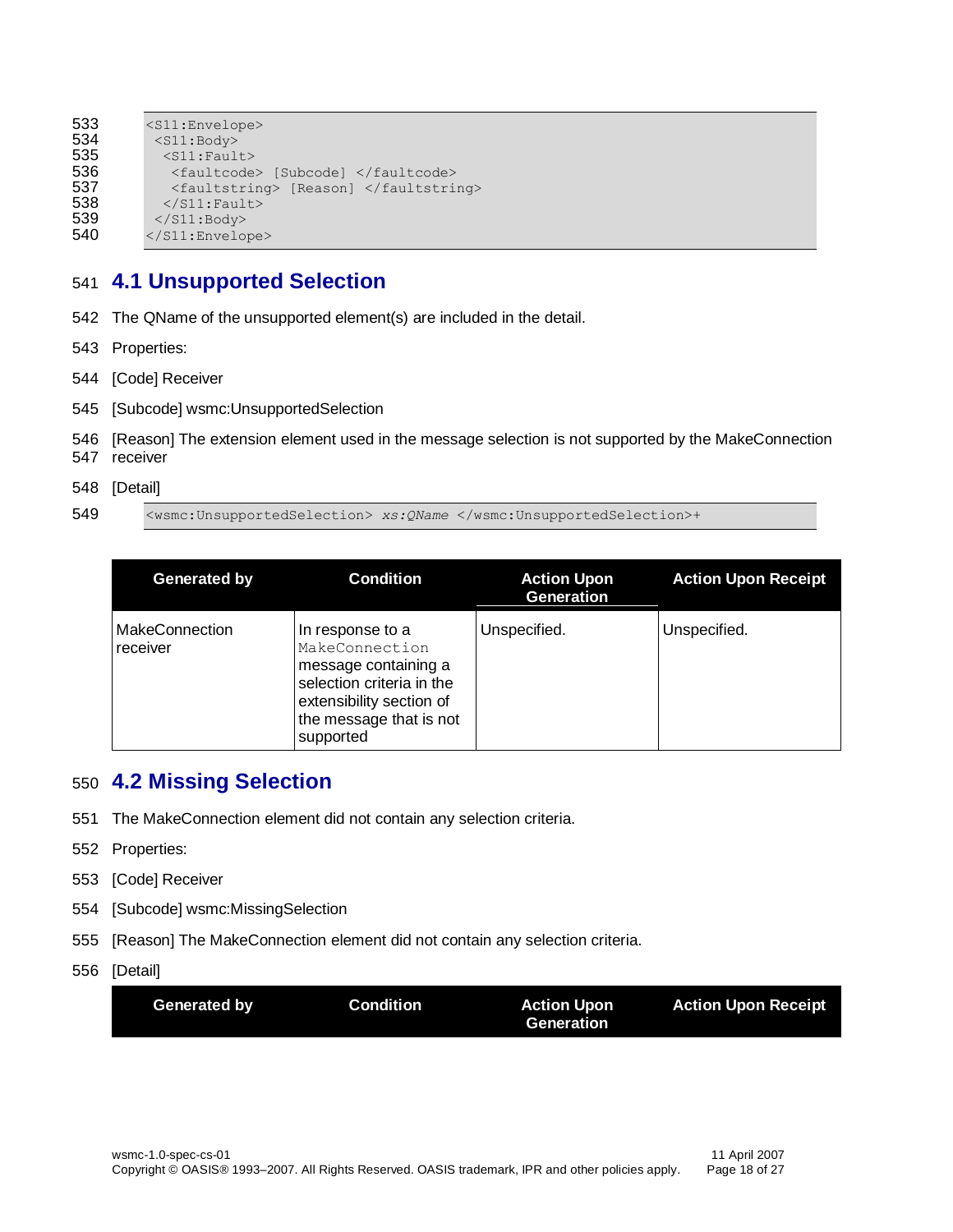| Generated by                      | <b>Condition</b>                                                                                 | <b>Action Upon</b><br><b>Generation</b> | <b>Action Upon Receipt</b> |
|-----------------------------------|--------------------------------------------------------------------------------------------------|-----------------------------------------|----------------------------|
| <b>MakeConnection</b><br>receiver | In response to a<br>MakeConnection<br>message that does not<br>contain any selection<br>criteria | Unspecified.                            | Unspecified.               |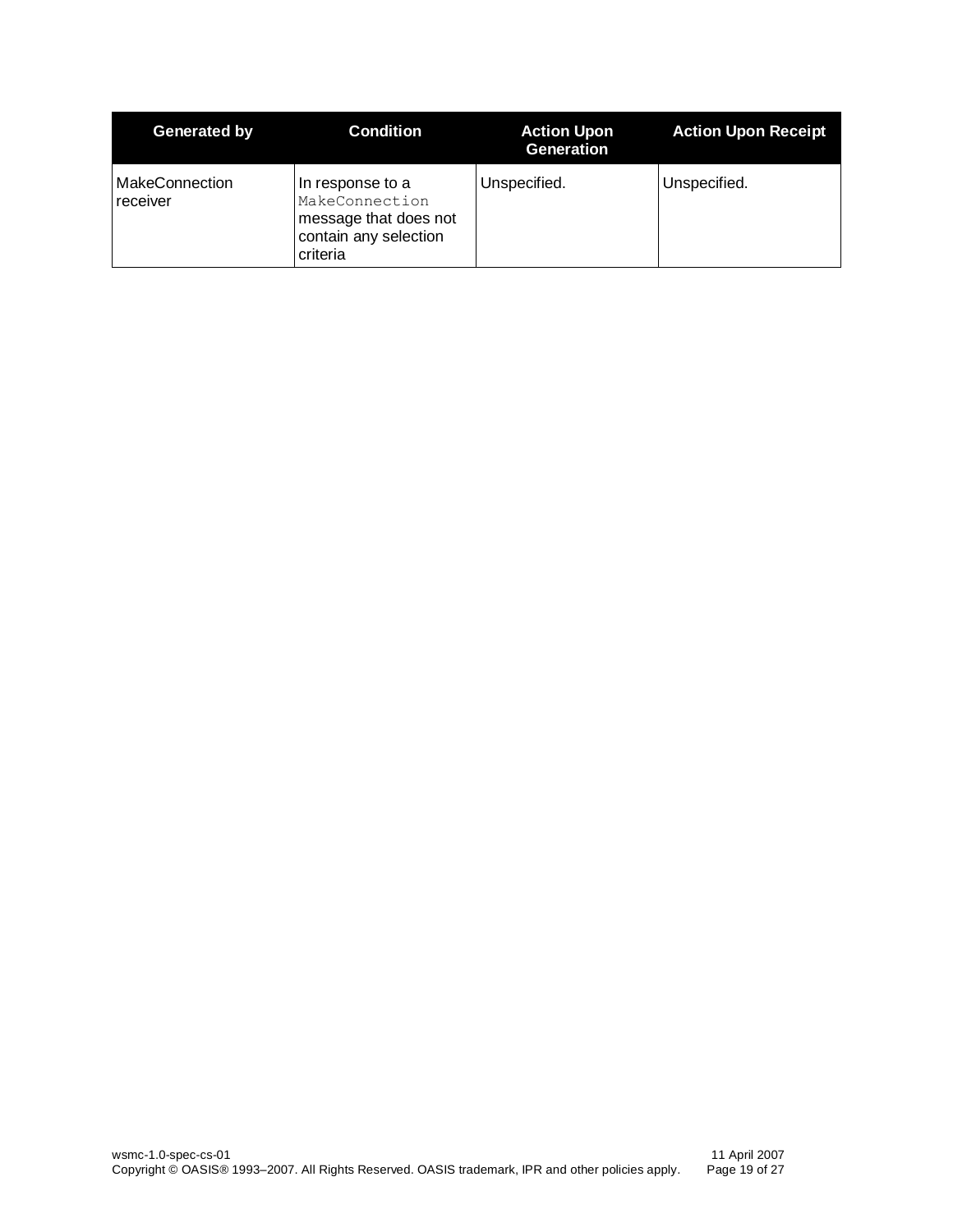## <span id="page-19-0"></span>**5 Security Considerations**

 It is strongly RECOMMENDED that the communication between Web services be secured using the mechanisms described in WS-Security. In order to properly secure messages, the body and all relevant headers need to be included in the signature. Specifically, any standard messaging headers, such as those from WS-Addressing, need to be signed with the body in order to "bind" the two together.

Different security mechanisms may be desired depending on the frequency of messages. For example, for

infrequent messages, public key technologies may be adequate for integrity and confidentiality. However,

for high-frequency events, it may be more performant to establish a security context for the events using

the mechanisms described in WS-Trust [\[Trust\]](#page-6-5) and WS-SecureConversation [\[SecureConversation\]](#page-6-6). It

should be noted that if a shared secret is used it is RECOMMENDED that derived keys be used to

- strengthen the secret as described in WS-SecureConversation.
- Requests for messages which are not available to anonymous parties are strongly RECOMMENDED to
- require usage of WS-Security so that the requestor can be authenticated and authorized to access the
- indicated messages. Similarly, integrity and confidentiality SHOULD be used whenever messages have restricted access.
- Recipients of messages are RECOMMENDED to validate the signature to authenticate and verify the

 integrity of the data. Specifically, recipients SHOULD verify that the sender has the right to "speak" for the message.

 The following list summarizes common classes of attacks that apply to this protocol and identifies the mechanism to prevent/mitigate the attacks:

- Message alteration Alteration is prevented by including signatures of the message information using WS-Security.
- Message disclosure Confidentiality is preserved by encrypting sensitive data using WS-Security.
- 580 Key integrity Key integrity is maintained by using the strongest algorithms possible (by comparing secured policies - see WS-Policy and WS-SecurityPolicy [\[SecurityPolicy\]](#page-6-7)).
- Authentication Authentication is established using the mechanisms described in WS-Security and WS-Trust. Each message is authenticated using the mechanisms described in WS-Security.
- Accountability Accountability is a function of the type of and strength of the key and algorithms being used. In many cases, a strong symmetric key provides sufficient accountability. However, in some environments, strong PKI signatures are required.
- Availability All reliable messaging services are subject to a variety of availability attacks. Replay detection is a common attack and it is RECOMMENDED that this be addressed by the mechanisms described in WS-Security. Other attacks, such as network-level denial of service attacks are harder to avoid and are outside the scope of this specification. That said, care should be taken to ensure that minimal state is saved prior to any authenticating sequences.
- 592 Replay Messages may be replayed for a variety of reasons. To detect and eliminate this attack, mechanisms should be used to identify replayed messages such as the timestamp/nonce outlined in WS-Security. Alternatively, and optionally, other technologies, such as sequencing, can also be used to prevent replay of application messages.

 Service endpoints SHOULD scope its searching of messages to those that were processed under the same security context as the requesting MakeConnection message.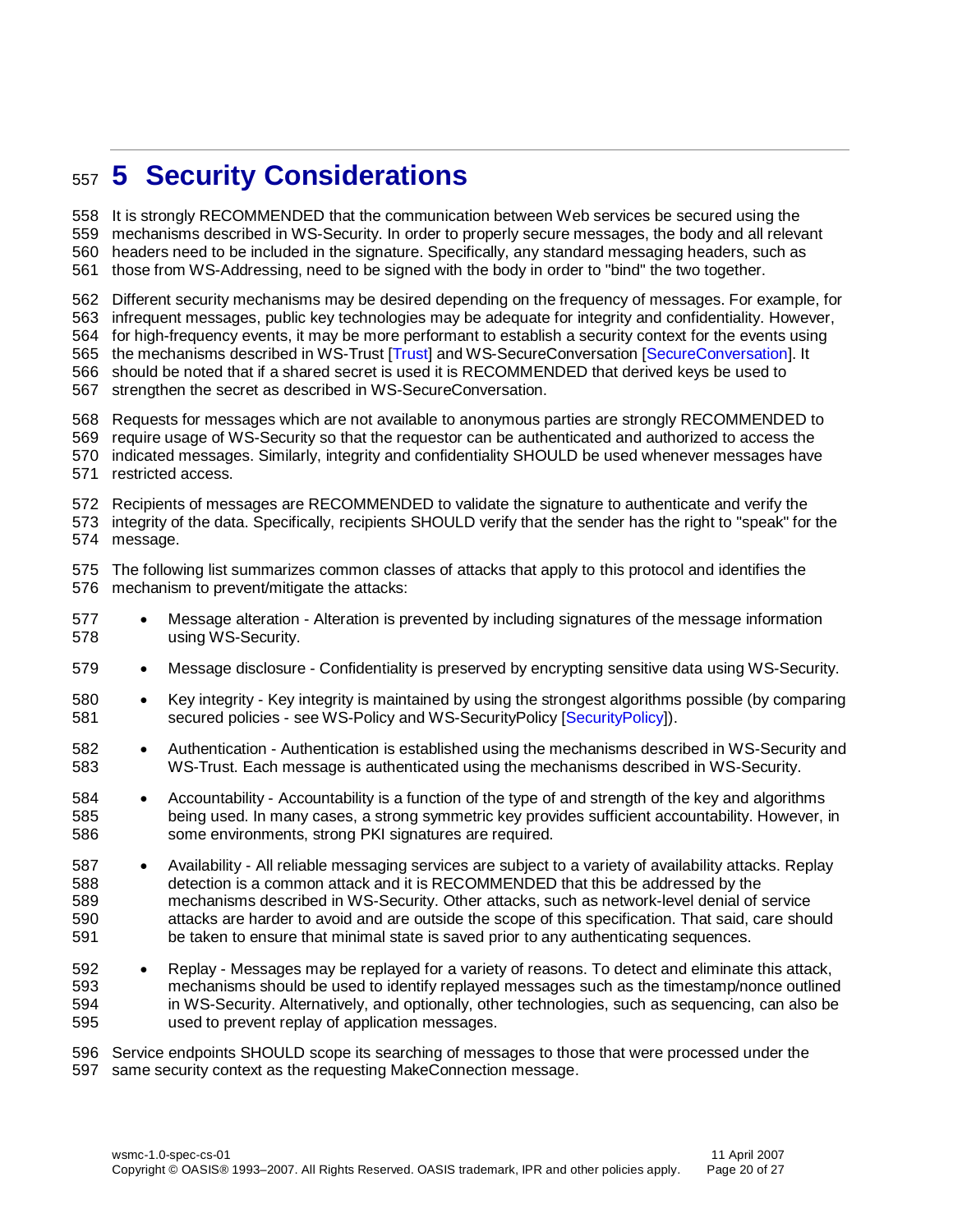## <span id="page-20-0"></span><sup>598</sup> **Appendix A. Schema**

599 The normative schema that is defined for WS-MakeConnection using [\[XML-Schema Part1\]](#page-5-10) and [\[XML-](#page-5-11)

600 [Schema Part2\]](#page-5-11) is located at:

601 <http://docs.oasis-open.org/ws-rx/wsmc/200702/wsmc-1.0-schema-200702.xsd>

602 The following copy is provided for reference.

```
603 <?xml version="1.0" encoding="UTF-8"?><br>604 <!-- Copyright (C) OASIS (R) 1993-2007.
604 \langle - Copyright(C) OASIS(R) 1993-2007. All Rights Reserved.<br>605 0ASIS trademark. IPR and other policies apply. -->
                   OASIS trademark, IPR and other policies apply. -->
606 <xs:schema xmlns:xs="http://www.w3.org/2001/XMLSchema" 
607 xmlns:wsa="http://www.w3.org/2005/08/addressing" xmlns:wsmc="http://docs.oasis-
608 open.org/ws-rx/wsmc/200702" targetNamespace="http://docs.oasis-open.org/ws-
609 rx/wsmc/200702" elementFormDefault="qualified" 
            attributeFormDefault="unqualified">
611 <xs:import namespace="http://www.w3.org/2005/08/addressing" 
612 schemaLocation="http://www.w3.org/2006/03/addressing/ws-addr.xsd"/><br>613 <1-- Protocol Elements -->
             613 <!-- Protocol Elements -->
614 <xs:complexType name="MessagePendingType">
615 <xs:sequence>
616 <xs:any namespace="##other" processContents="lax" minOccurs="0" 
617 maxOccurs="unbounded"/><br>618 </xs:sequence>
618 </xs:sequence><br>619 <xs:attribute
619 <xs:attribute name="pending" type="xs:boolean"/><br>620 <xs:anvAttribute namespace="##other" processCont
                 620 <xs:anyAttribute namespace="##other" processContents="lax"/>
621 </xs:complexType>
622 <xs:element name="MessagePending" type="wsmc:MessagePendingType"/>
623 <xs:element name="Address">
624 <xs:complexType><br>625 <xs:simpleCont
625 <xs:simpleContent><br>626 <xs:extension ba
626 \leqxs:extension base="xs:anyURI"><br>627 \leqxs:anyAttribute namespace="#
                          627 <xs:anyAttribute namespace="##other" processContents="lax"/>
628 </xs:extension>
629 \langle x \rangle \langle x \rangle \langle x \rangle \langle x \rangle \langle x \rangle \langle x \rangle \langle x \rangle \langle x \rangle \langle x \rangle \langle x \rangle \langle x \rangle \langle x \rangle \langle x \rangle \langle x \rangle \langle x \rangle \langle x \rangle \langle x \rangle \langle x \rangle \langle x \rangle \langle x \rangle \langle x \rangle \langle x \rangle \langle x \rangle \langle x \rangle \langle x \rangle \langle x \rangle \langle x \rangle 630 </xs:complexType>
631 </xs:element>
632 <xs:complexType name="MakeConnectionType"><br>633 <xs:sequence>
                 633 <xs:sequence>
634 <xs:element ref="wsmc:Address" minOccurs="0" maxOccurs="1"/>
                    635 <xs:any namespace="##other" processContents="lax" minOccurs="0" 
636 maxOccurs="unbounded"/>
637 \langle x\text{ s}: \text{sequence}\rangle638 <xs:anyAttribute namespace="##other" processContents="lax"/>
639 \langle x \text{ s:complexType} \rangle<br>640 \langle x \text{ s:element name} \rangle640 <xs:element name="MakeConnection" type="wsmc:MakeConnectionType"/>
641 <xs:element name="UnsupportedSelection">
642 <xs:simpleType><br>643 <xs:restriction
                    643 <xs:restriction base="xs:QName"/>
644 \langle/xs:simpleType><br>645 \langle/xs:element>
               645 </xs:element>
646 \langle /xs:schema>
```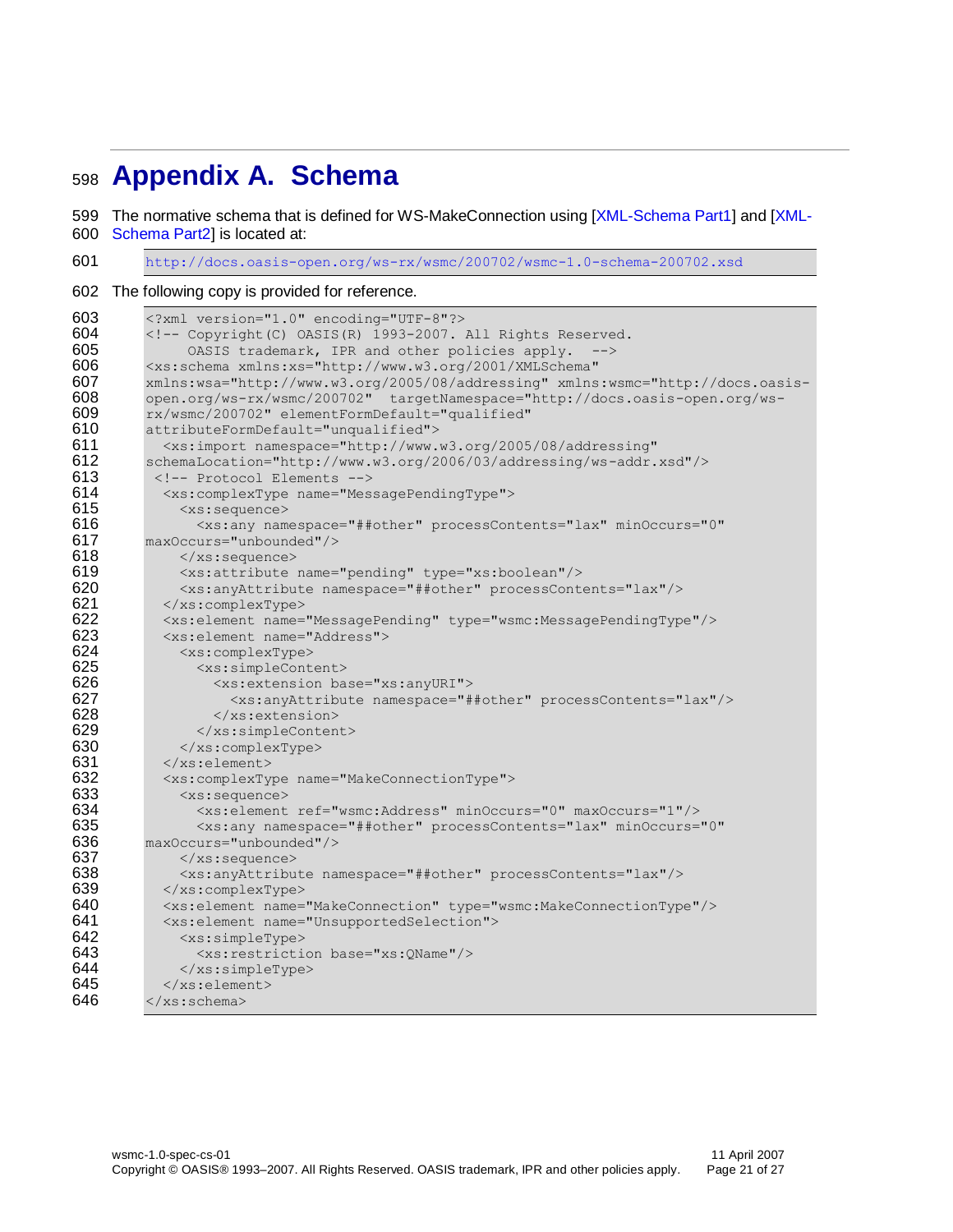## <span id="page-21-0"></span>**Appendix B. WSDL**

 This WSDL describes the WS-MC protocol from the point of view of the endpoint that receives the MakeConnection message.

Also note that this WSDL is intended to describe the internal structure of the WS-MC protocol, and will not

generally appear in a description of a WS-MC-capable Web service. See section [3.4](#page-14-1) Policy for a higher-

level mechanism to indicate that WS-MC is supported.

The normative WSDL 1.1 definition for WS-MakeConnection is located at:

<http://docs.oasis-open.org/ws-rx/wsmc/200702/wsmc-1.0-wsdl-200702.wsdl>

#### The following non-normative copy is provided for reference.

```
656 <?xml version="1.0" encoding="utf-8"?>
657 \langle - Copyright(C) OASIS(R) 1993-2007. All Rights Reserved.<br>658 0ASIS trademark, IPR and other policies apply. -->
                OASIS trademark, IPR and other policies apply. -->
659 <wsdl:definitions xmlns:wsdl="http://schemas.xmlsoap.org/wsdl/"<br>660 xmlns:xs="http://www.w3.org/2001/XMLSchema"
          660 xmlns:xs="http://www.w3.org/2001/XMLSchema" 
661 xmlns:wsa="http://www.w3.org/2005/08/addressing" 
          662 xmlns:wsam="http://www.w3.org/2007/02/addressing/metadata" 
663 xmlns:wsmc="http://docs.oasis-open.org/ws-rx/wsmc/200702" 
664 xmlns:tns="http://docs.oasis-open.org/ws-rx/wsmc/200702/wsdl" 
          665 targetNamespace="http://docs.oasis-open.org/ws-rx/wsmc/200702/wsdl">
666<br>667
667 <wsdl:types>
               <xs:schema>
669 <xs:import namespace="http://docs.oasis-open.org/ws-rx/wsmc/200702" 
          670 schemaLocation="http://docs.oasis-open.org/ws-rx/wsmc/200702/wsmc-1.0-schema-
671 200702.xsd"/>
672 \langle x \text{ s:} \text{scheme} \rangle673 </wsdl:types>
674<br>675
            675 <wsdl:message name="MakeConnection">
676 <wsdl:part name="makeConnection" element="wsmc:MakeConnection"/><br>677 </wsdl:message>
            677 </wsdl:message>
678
679 <wsdl:portType name="MCAbstractPortType">
680 <wsdl:operation name="MakeConnection">
                 681 <wsdl:input message="tns:MakeConnection" wsam:Action="http://docs.oasis-
682 open.org/ws-rx/wsmc/200702/MakeConnection"/>
                 683 <!-- As described in the WS-MakeConnection specification, the
684 MakeConnection operation establishes a connection. If a matching<br>685 message is available then the back-channel of the connection wil
                      message is available then the back-channel of the connection will
686 be used to carry the message. In SOAP terms the returned message 687 \overline{687} is not a response, so there is no WSDL output message. -->
687 is not a response, so there is no WSDL output message. \leftarrow 588 <br>688 <br>Same station>
               688 </wsdl:operation>
689 </wsdl:portType>
690
691 </wsdl:definitions>
```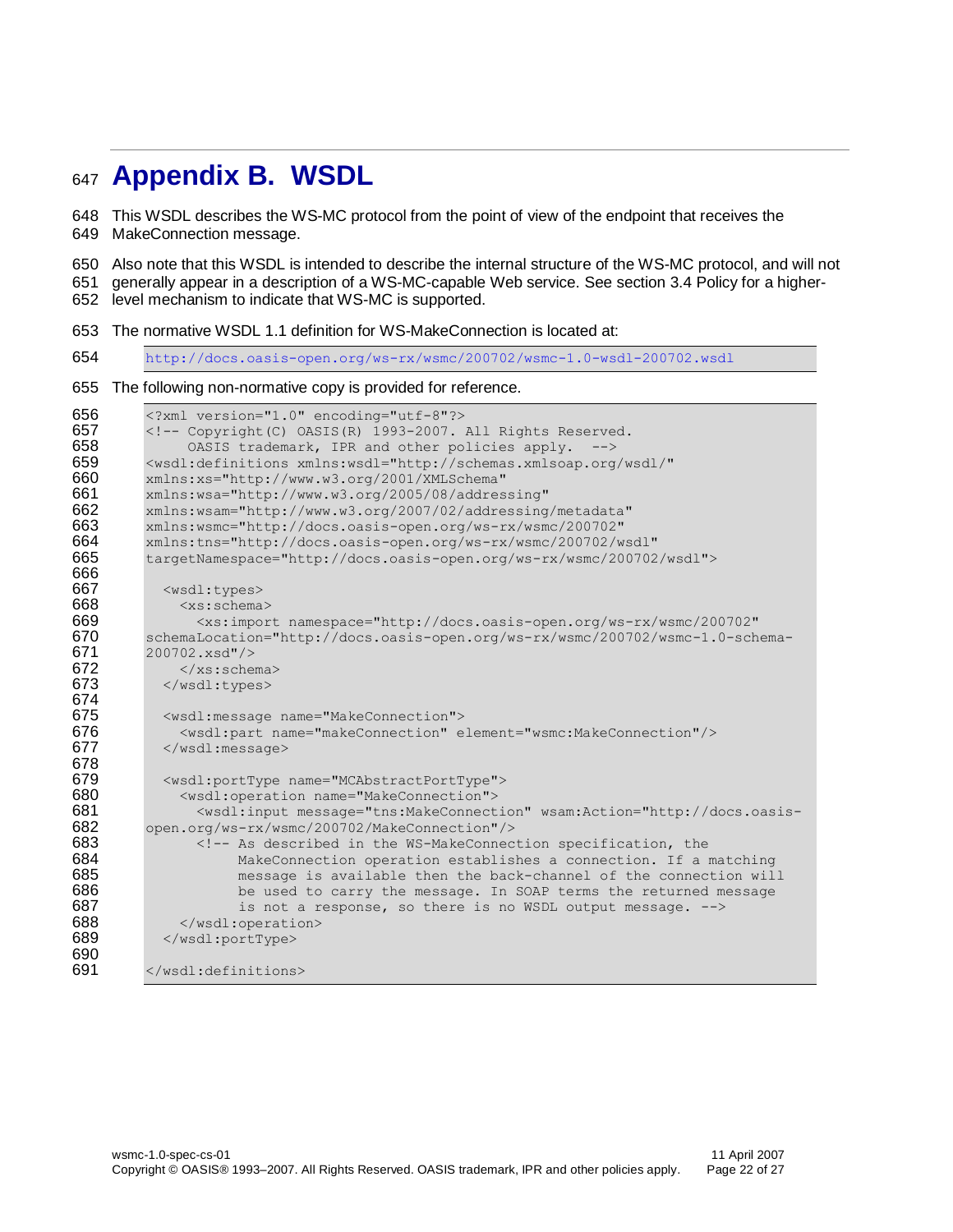## <span id="page-22-0"></span><sup>692</sup> **Appendix C. Message Examples**

## <span id="page-22-1"></span>693 **Appendix C.1 Example use of MakeConnection**

694 To illustrate how a MakeConnection message exchange can be used to deliver messages to an

695 Endpoint that is not addressable, consider the case of a pub/sub scenario in which the Endpoint to which

696 notifications are to be delivered (the "event consumer") is not addressable by the notification sending

697 Endpoint (the "event producer"). In this scenario the event consumer must initiate the connections in order

698 for the notifications to be delivered. One possible set of message exchanges (using HTTP) that

699 demonstrate how this can be achieved using MakeConnection is shown below.

#### 700 **Step 1** – During a "subscribe" operation, the event consumer's EPR specifies the MC anonymous URI and 701 the WS-RM Policy Assertion [\[WS-RM Policy\]](#page-5-14) to indicate whether or not RM is required:

```
702 <S:Envelope xmlns:S="http://www.w3.org/2003/05/soap-envelope" 
         703 xmlns:wsmc="http://docs.oasis-open.org/ws-rx/wsmc/200702" 
704 xmlns:wsrmp="http://docs.oasis-open.org/ws-rx/wsrmp/200702"
705 xmlns:wsa="http://www.w3.org/2005/08/addressing">
           <S:Header>
707 <wsa:To> http://example.org/subscriptionService </wsa:To><br>708 <wsa:MessageID> http://client456.org/id-a6d8-a7c2eb546813
708 <wsa:MessageID> http://client456.org/id-a6d8-a7c2eb546813</wsa:MessageID>
709 <wsa:ReplyTo>
710 <wsa:To> http://client456.org/response </wsa:To>
             711 </wsa:ReplyTo>
712 \langle /S: Header>
713 <s:Body><br>714 <sub:S
             714 <sub:Subscribe xmlns:sub="http://example.org/subscriptionService">
715 <!-- subscription service specific data --><br>716 <targetEPR>
716 <targetEPR>
717 <wsa:Address>http://docs.oasis-open.org/ws-
         718 rx/wsrm/200702/anonymous?id=550e8400-e29b-11d4-a716-446655440000</wsa:Address>
719 <wsa:Metadata>
720 \langle wsp:Policy\ wsu:Id="MyPolicy" \rangle721 <wsrmp:RMAssertion/><br>722 </wsp:Policy>
722 </wsp:Policy><br>723 </wsa:Metadata>
723 </wsa:Metadata><br>724 </targetEPR>
724 </targetEPR><br>725 </sub:Subscrib
             \langle/sub:Subscribe>
726 \langle /S:Body>
727 </S:Envelope>
```
728 In this example the subscribe and targetEPR elements are simply examples of what a subscription 729 request message might contain. Note: the wsa: Address element contains the MC anonymous URI 730 indicating that the notification producer needs to queue the messages until they are requested using the 731 MakeConnection message exchange. The EPR also contains the WS-RM Policy Assertion indicating the 732 RM must be used when notifications related to this subscription are sent.

733

734 **Step 2** – Once the subscription is established, the event consumer checks for a pending message:

```
735 <S:Envelope xmlns:S="http://www.w3.org/2003/05/soap-envelope"<br>736 xmlns:wsmc="http://docs.oasis-open.org/ws-rx/wsmc/200702"
             736 xmlns:wsmc="http://docs.oasis-open.org/ws-rx/wsmc/200702" 
737 xmlns:wsa="http://www.w3.org/2005/08/addressing"><br>738 < S:Header>
                <S:Header>
739 <wsa:Action>http://docs.oasis-open.org/ws-<br>740 rx/wsmc/200702/MakeConnection</wsa:Action>
740 rx/wsmc/200702/MakeConnection</wsa:Action><br>741 <wsa:To> http://example.org/subscripti
                  741 <wsa:To> http://example.org/subscriptionService </wsa:To>
```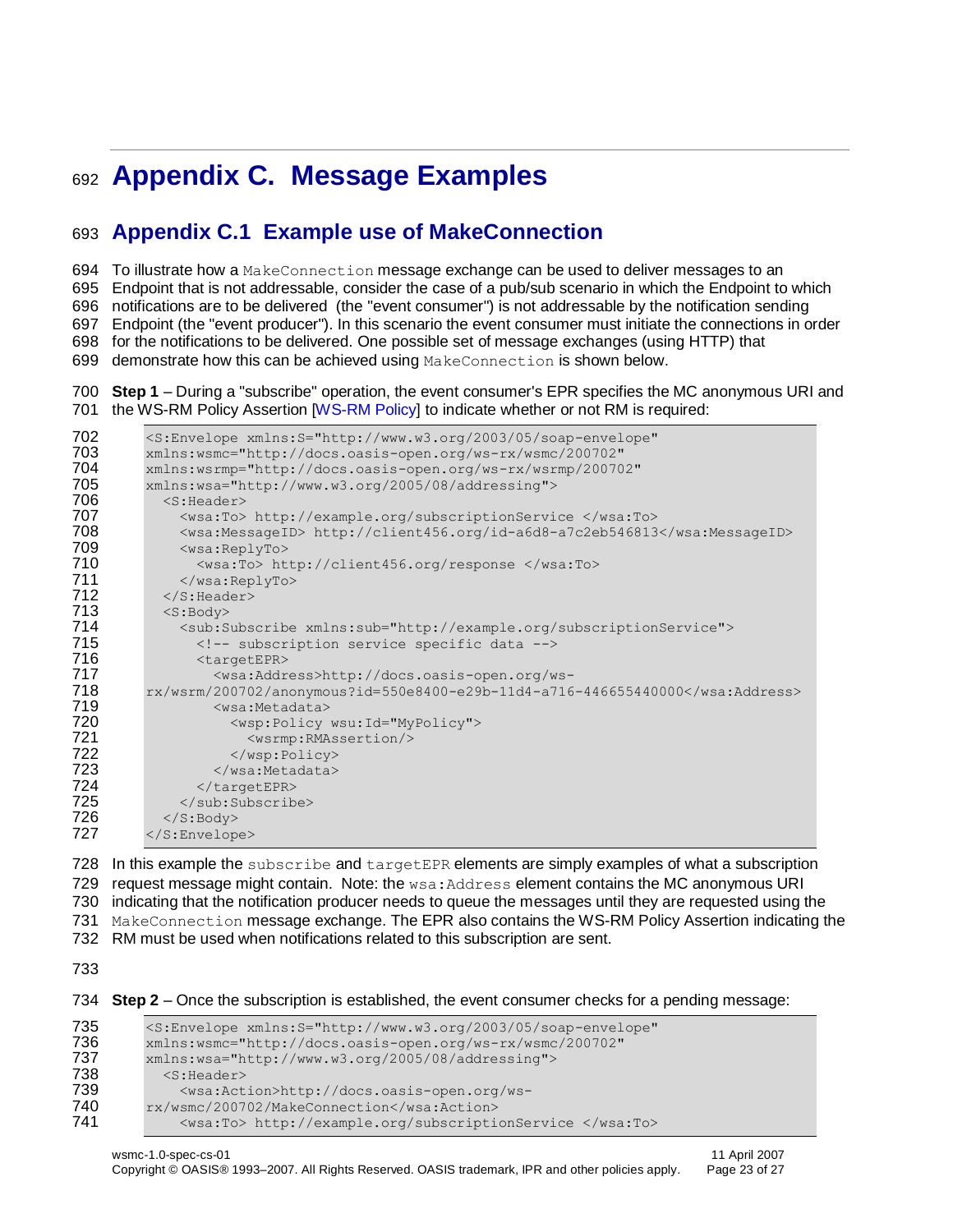| 742 | $\langle$ S: Header>                                                |
|-----|---------------------------------------------------------------------|
| 743 | $<$ S:Body>                                                         |
| 744 | <wsmc:makeconnection></wsmc:makeconnection>                         |
| 745 | <wsmc:address>http://docs.oasis-open.org/ws-</wsmc:address>         |
| 746 | $rx/wsmc/200702/annopymous?id=550e8400-e29b-11d4-a716-446655440000$ |
| 747 |                                                                     |
| 748 | $\langle$ /S:Body>                                                  |
| 749 | $\langle$ /S:Envelope>                                              |
|     |                                                                     |

 **Step 3** – If there are messages waiting to be delivered then a message will be returned back to the event consumer. However, because WS-RM is being used to deliver the messages, the first message returned

is a CreateSequence:

| 753 | <s:envelope <="" th="" xmlns:s="http://www.w3.org/2003/05/soap-envelope"></s:envelope> |
|-----|----------------------------------------------------------------------------------------|
| 754 | xmlns:wsmc="http://docs.oasis-open.org/ws-rx/wsmc/200702"                              |
| 755 | xmlns:wsrm="http://docs.oasis-open.org/ws-rx/wsrm/200702"                              |
| 756 | xmlns:wsa="http://www.w3.org/2005/08/addressing">                                      |
| 757 | $<$ S:Header>                                                                          |
| 758 | <wsa:action>http://docs.oasis-open-org/ws-</wsa:action>                                |
| 759 | rx/wsrm/200702/CreateSequence                                                          |
| 760 | <wsa:to>http://docs.oasis-open.org/ws-rx/wsrm/200702/anonymous?id=550e8400-</wsa:to>   |
| 761 | $e29b-11d4-a716-446655440000<$ /wsa:To>                                                |
| 762 | <wsa:replyto> http://example.org/subscriptionService </wsa:replyto>                    |
| 763 | <wsa:messageid> http://example.org/id-123-456 </wsa:messageid>                         |
| 764 | <wsmc:messagepending pending="true"></wsmc:messagepending>                             |
| 765 | $\langle$ /S:Header>                                                                   |
| 766 | $<$ S:Body>                                                                            |
| 767 | <wsrm:createsequence></wsrm:createsequence>                                            |
| 768 | $<$ wsrm: $AcksTo$                                                                     |
| 769 | <wsa:address> http://example.org/subscriptionService </wsa:address>                    |
| 770 | $\langle$ /wsrm:AcksTo>                                                                |
| 771 |                                                                                        |
| 772 | $\langle$ S: Body>                                                                     |
| 773 | $\langle$ /S:Envelope>                                                                 |

 Notice from the perspective of how the RM Source on the event producer interacts with the RM Destination 775 of those messages, nothing new is introduced by the use of the MakeConnection, the use of RM protocol is the same as the case where the event consumer is addressable. Note the message contains a 777 wsmc:MessagePending header indicating that additional message are waiting to be delivered.

 **Step 4** – The event consumer will respond with a CreateSequenceResponse message per normal WS-Addressing rules:

| 781 | <s:envelope <="" th="" xmlns:s="http://www.w3.org/2003/05/soap-envelope"></s:envelope> |
|-----|----------------------------------------------------------------------------------------|
| 782 | xmlns:wsrm="http://docs.oasis-open.org/ws-rx/wsrm/200702"                              |
| 783 | xmlns:wsa="http://www.w3.org/2005/08/addressing">                                      |
| 784 | $<$ S:Header>                                                                          |
| 785 | <wsa:action>http://docs.oasis-open-org/ws-</wsa:action>                                |
| 786 | rx/wsrm/200702/CreateSequenceResponse                                                  |
| 787 | <wsa:to> http://example.org/subscriptionService </wsa:to>                              |
| 788 | <wsa:relatesto> http://example.org/id-123-456 </wsa:relatesto>                         |
| 789 | $\langle$ /S:Header>                                                                   |
| 790 | $<$ S:Body>                                                                            |
| 791 | <wsrm:createsequenceresponse></wsrm:createsequenceresponse>                            |
| 792 | <wsrm:identifier> http://example.org/rmid-456 </wsrm:identifier>                       |
| 793 |                                                                                        |
| 794 | $\langle$ S: Body>                                                                     |
| 795 | $\langle$ /S:Envelope>                                                                 |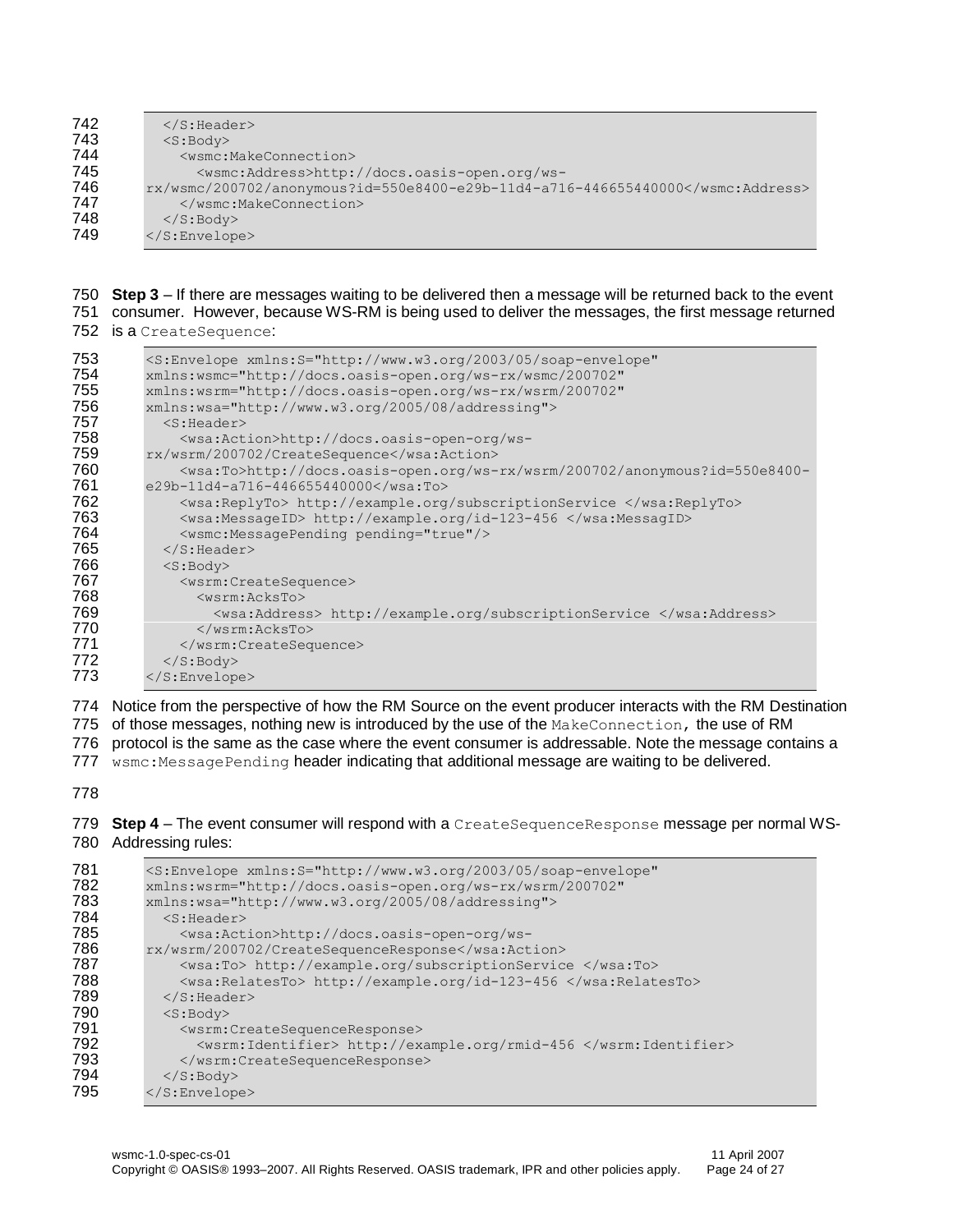796 Note, this message is carried on an HTTP request directed to the  $wsa:ReplyTo EPR$ , and the HTTP

797 response will be an HTTP 202.

798

799 **Step 5** – The event consumer checks for another message pending:

```
800 <S:Envelope xmlns:S="http://www.w3.org/2003/05/soap-envelope"<br>801 xmlns:wsmc="http://docs.oasis-open.org/ws-rx/wsmc/200702"
801 xmlns:wsmc="http://docs.oasis-open.org/ws-rx/wsmc/200702"<br>802 xmlns:wsa="http://www.w3.org/2005/08/addressing">
802 xmlns:wsa="http://www.w3.org/2005/08/addressing"><br>803 < S:Header>
803 <S:Header>
804 <wsa:Action>http://docs.oasis-open.org/ws-<br>805 rx/wsmc/200702/MakeConnection</wsa:Action>
805 rx/wsmc/200702/MakeConnection</wsa:Action><br>806 <wsa:To> http://example.org/subscripti
                 806 <wsa:To> http://example.org/subscriptionService </wsa:To>
807 \langle/S:Header><br>808 \langleS:Body>
808 <S:Body>
809 <wsmc:MakeConnection>
                    810 <wsmc:Address>http://docs.oasis-open.org/ws-
811 rx/wsmc/200702/anonymous?id=550e8400-e29b-11d4-a716-446655440000</wsmc:Address><br>812 </wsmc:MakeConnection>
812 </wsmc:MakeConnection><br>813 </s:Body>
               </S:Body>
814 </S:Envelope>
```
815 Notice this is the same message as the one sent in step 2.

816

817 **Step 6** – Since there is a message pending for this destination then it is returned on the HTTP response:

```
818 <S:Envelope xmlns:S="http://www.w3.org/2003/05/soap-envelope"<br>819 xmlns:wsmc="http://docs.oasis-open.org/ws-rx/wsmc/200702"
819 xmlns:wsmc="http://docs.oasis-open.org/ws-rx/wsmc/200702"
          820 xmlns:wsrm="http://docs.oasis-open.org/ws-rx/wsrm/200702" 
821 xmlns:wsa="http://www.w3.org/2005/08/addressing"><br>822 < S:Header>
822 < S: Header><br>823 < wsa: Act
823 <wsa:Action> http://example.org/eventType1/</wsa:Action>824 <wsa:To>http://docs.oasis-open.org/ws-rx/wsrm/200702/ano
824 <wsa:To>http://docs.oasis-open.org/ws-rx/wsrm/200702/anonymous?id=550e8400-
          e29b-11d4-a716-446655440000</wsa:To>
826 <wsrm:Sequence>
827 <wsrm:Identifier> http://example.org/rmid-456 </wsrm:Identifier><br>828 </wsrm:Sequence>
               828 </wsrm:Sequence>
829 <wsmc:MessagePending pending="true"/>
830 \langle S: Header>
831 \langle S:Body\rangle832 \langle -- event specific data --><br>833 \langle/S:Bodv>
             \langle /S:Body>
834 </S:Envelope>
```
835 As noted in step 3, the use of the RM protocol does not change when using MakeConnection. The 836 format of the messages, the order of the messages sent and the timing of when to send it remains the 837 same.

838

839 **Step 7** – At some later interval, or immediately due to the MessagePending header's "pending" 840 attribute being set to "true", the event consumer will poll again:

```
841 <S:Envelope xmlns:S="http://www.w3.org/2003/05/soap-envelope"<br>842 xmlns:wsmc="http://docs.oasis-open.org/ws-rx/wsmc/200702"
842 xmlns:wsmc="http://docs.oasis-open.org/ws-rx/wsmc/200702"
843 xmlns:wsa="http://www.w3.org/2005/08/addressing"><br>844 < < S: Header>
844 <s:Header><br>845 <wsa:Act
                845 <wsa:Action> http://docs.oasis-open.org/ws-rx/wsmc/200702/MakeConnection
846 \le/wsa:Action><br>847 \leqwsa:To>
                847 <wsa:To> http://example.org/subscriptionService </wsa:To>
848 </S: Header>
```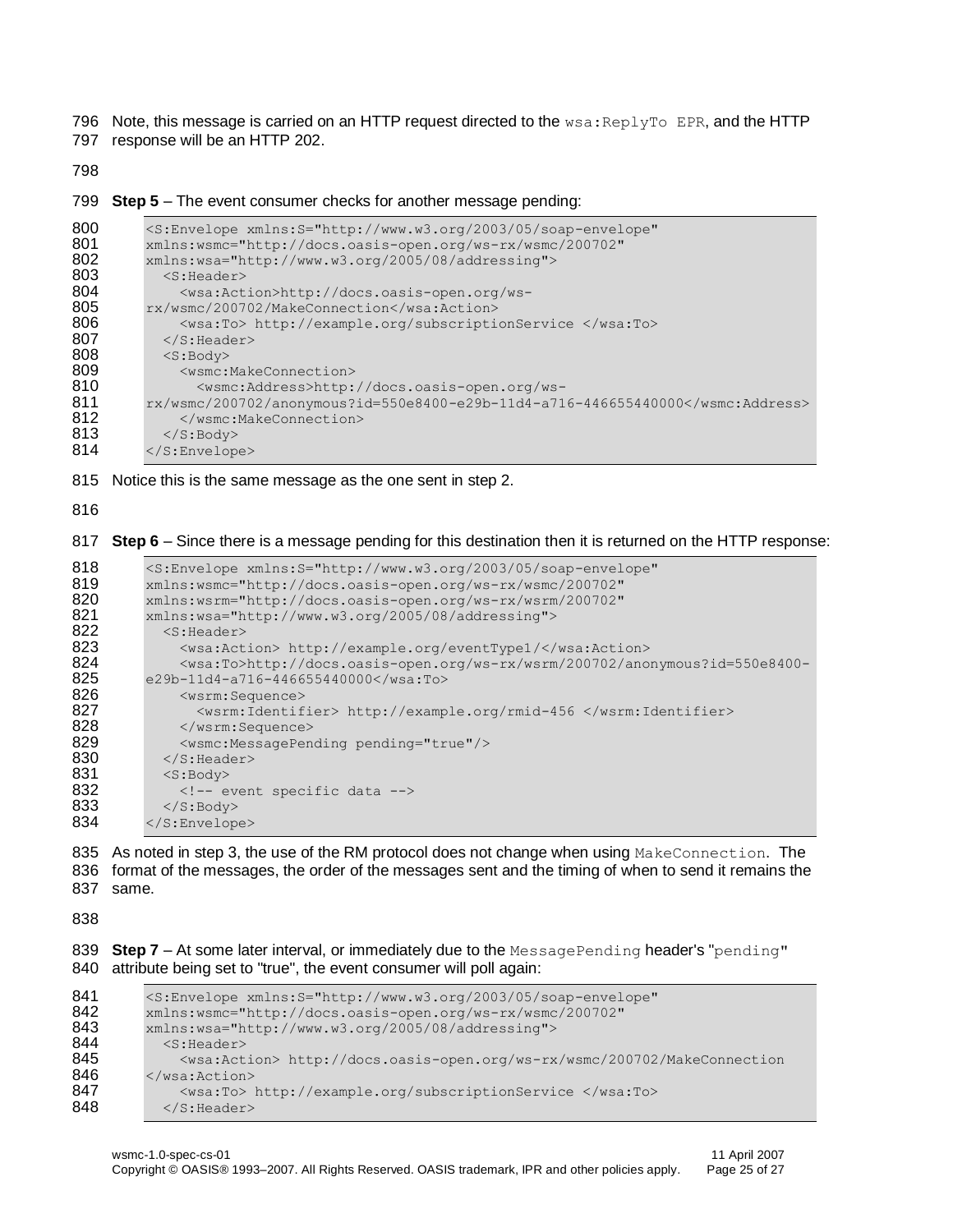| 849 | $<$ S:Body>                                                          |
|-----|----------------------------------------------------------------------|
| 850 | <wsmc:makeconnection></wsmc:makeconnection>                          |
| 851 | <wsmc:address>http://docs.oasis-open.org/ws-</wsmc:address>          |
| 852 | $rx/wsmc/200702/ano nowmous?id=550e8400-e29b-11d4-a716-446655440000$ |
| 853 |                                                                      |
| 854 | $\langle$ /S:Body>                                                   |
| 855 | $\langle$ /S:Envelope>                                               |
|     |                                                                      |

 Notice this is the same message as the one sent in steps 2 and 5. As in steps 3 and 6, the response to the 857 MakeConnection can be any message destined to the specified Endpoint. This allows the event

- producer to send not only application messages (events) but RM protocol messages (e.g.
- 859 CloseSequence, TerminateSequence or even additional CreateSequence messages) as needed.

- **Step 8** If at any point in time there are no messages pending, in response to a MakeConnection the
- event producer returns an HTTP 202 back to the event consumer. The process then repeats (back to step 7) until the subscription ends.